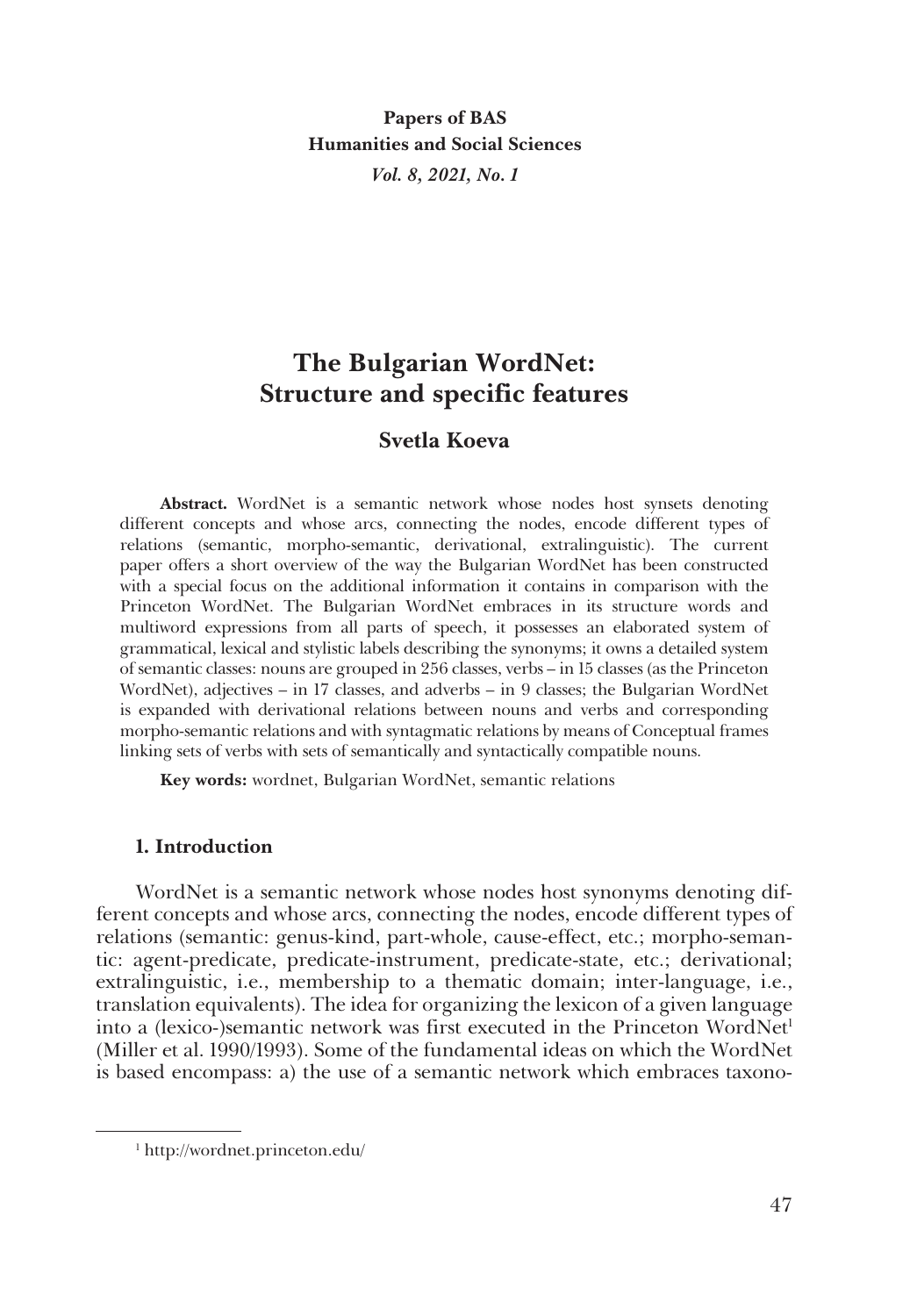mies, meronomies and non-hierarchical relations with clearly defined properties which allow for quick and easy automatic processing; b) a different organization of the lexicon in comparison to traditional dictionaries where words are ordered alphabetically and the links among semantically related words (such as between sister hyponyms, between a whole and its parts, etc.) are not explicitly presented (Miller 1986).

For example, the nouns {airplane; aeroplane; plane} constitute a synonymous set (synset), which is described by the definition in the Princeton WordNet 'an aircraft that has a fixed wing and is powered by propellers or jets'2 . This synset is connected to the more general synset – its hypernym: {heavier-than-air craft} 'a non-buoyant aircraft that requires a source of power to hold it aloft and to propel it'; with a number of more specific synsets – hyponyms: {bomber} 'a military aircraft that drops bombs during flight' and {fighter; fighter aircraft; attack aircraft} 'a high-speed military or naval airplane designed to destroy enemy aircraft in the air'; with synsets denoting parts of a whole – meronyms: {wing}; and with equivalent synsets from other languages: {самолет, аероплан} in Bulgarian, {αεροπλάνο} in Greek, {aeroplan; avion} in Romanian, {avion} in Serbian, {uçak; tayyare} in Turkish, etc.

The Bulgarian WordNet (BulNet)3 has been and is being constructed since 2001 within various international and national projects by the team of the Department of Computational Linguistics at the Institute for the Bulgarian Language at the Bulgarian Academy of Sciences4 . The paper offers a short overview of the way the Bulgarian WordNet is being developed with a special focus on the additional information it contains in comparison with the Princeton WordNet. The structure of the paper is as follows: in Section 2 the general structure of the Bulgarian WordNet is presented emphasizing that the Bulgarian WordNet embraces words and multiword expressions from all parts of speech; Section 3 introduces the ways of development of the Bulgarian WordNet; Section 4 is focused on upgrading the synset structure (in particular, on the system of grammatical, lexical and stylistic labels describing the synonyms; the structure of definitions; the extended ontology of semantic classes of nouns, adjectives and adverbs; the attribution of Conceptual frames to verb synsets); and in Section 5 the different types of relations linking synsets and literals in Bulgarian WordNet are described.

#### **2. General overview of the WordNet structure**

The synsets in the Princeton WordNet include synonyms (called literals), belonging to four parts of speech: noun, adjective, verb and adverb (cardinal and ordinal numerals are classified as adjectives, and some numerals with substantive use are classified as nouns; only some indefinite and negative pronouns

<sup>2</sup> The synsets, their definitions, and the remaining related information comes from either the Bulgarian WordNet or the Princeton WordNet and where appropriate these have been

<sup>&</sup>lt;sup>3</sup> http://dcl.bas.bg/bulnet/

<sup>4</sup> http://dcl.bas.bg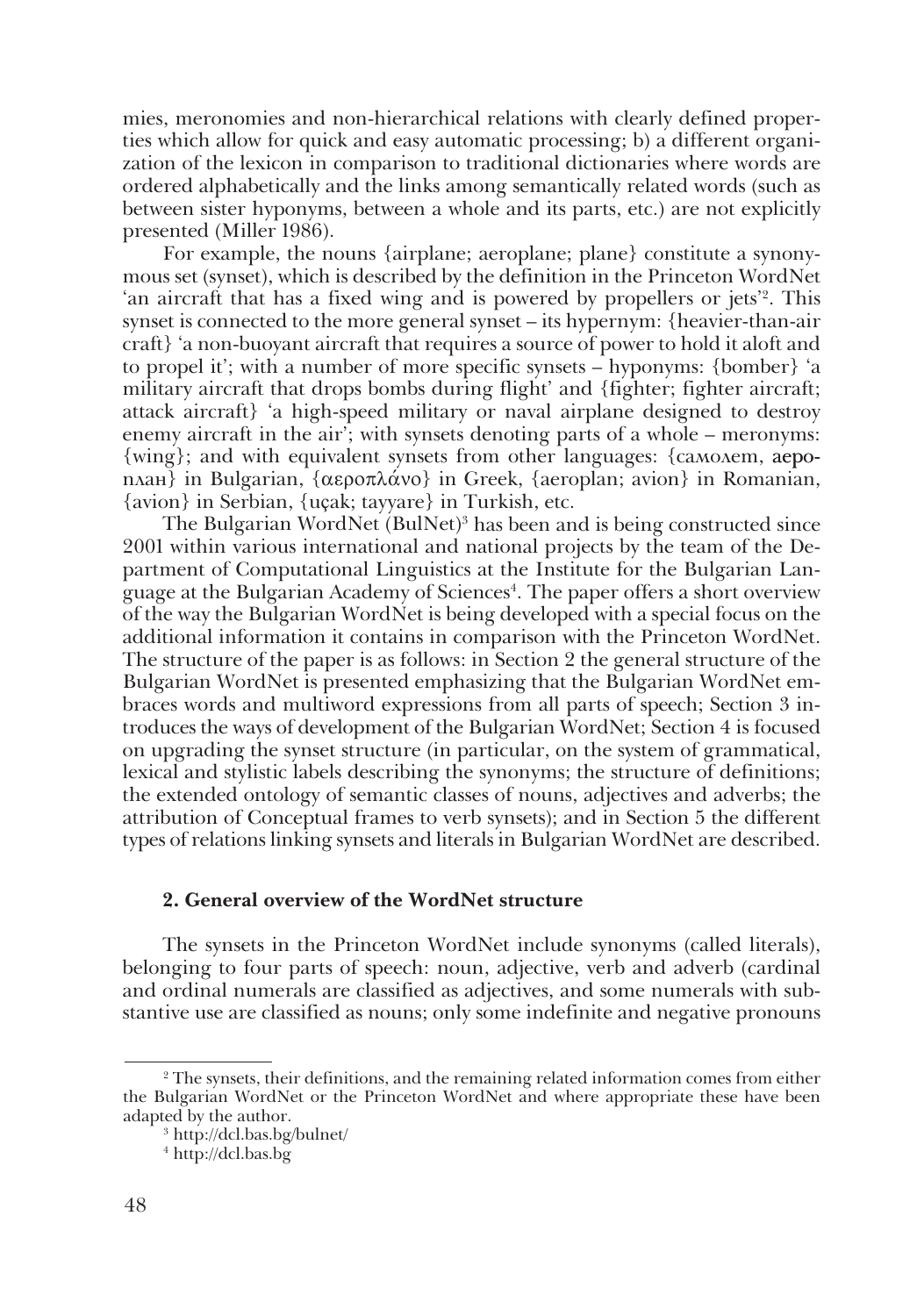are included and they are determined either as adjectives or as adverbs in accordance with their characteristics).

"Nouns are organized as topical hierarchies, verbs are organized by a variety of entailment relations, and adjectives and adverbs are organized as N-dimensional hyperspaces" (Miller et al. 1990/1993, 3). Nouns and verbs build hierarchical structures, based on the relations of **hypernymy** and **hyponymy** (**troponymy** in the case of verbs) among the synsets. Descriptive adjectives are organized in structures which have "central" synsets, connected via the relation of antonymy, and satellite synsets, linked through the relations **similar to** and **also see** (Fellbaum, Gross, Miller 1990/1993, 28). A similar design is applied for adverbs, but many adverbs in the Princeton WordNet are not related with other synsets. Relational and participial adjectives do not follow the typical star-like structure; rather they are linked via derivational relations with a noun or verb respectively. Other semantic, derivational, and morpho-semantic relations are established between the noun, verb, adjective and adverb synsets, if such relations exist between the entities, events and properties denoted by the synsets. In practice, for the four part-of-speech classes four different (lexico-)semantic networks have been created among which extralinguistic and/or derivational and morpho-semantic relations (built upon the semantics of derivational relations) are established.

The synsets in the Bulgarian WordNet are divided into nine part-of-speech classes – pronouns, prepositions, conjunctions, particles and interjections have been added to nouns, verbs, adjectives and adverbs. The organization of nouns, verbs and adjectives in the Bulgarian WordNet follows the structure of the Princeton WordNet. All adverbs in the Bulgarian WordNet are linked through the extralinguistic relation **domain category** depending on their most general categorical meaning (for example, the synset {бързо; скоростно; светкавично} (barzo; skorostno; svetkavichno) 'quickly; rapidly' is linked to the synset {начин; стил; маниер} (nachin; stil; manier) 'manner' with the relation **domain category**).

In the case of numerals, the classification in the Princeton WordNet is applied (as nouns or adjectives), since this fully corresponds to their functional characteristics in Bulgarian. A few language specific numerals have been added, expressing approximation, for example {тридесетина; трийсетина}(tridesetina; triysetina) 'around thirty; about thirty'.

We share the view that the nature of open and closed word classes is different and consequently their organization in the WordNet structure should be different. For this reason, the synsets representing closed word classes are linked to the WordNet structure by means of extralinguistic relations.

The pronouns in Bulgarian stand for nouns, adjectives and adverbs (as well as for prepositional phrases with adverbial meaning). The members of the Bulgarian pronominal system, which are not included in the Princeton WordNet, are classified with the part-of-speech label pronoun, their use as nouns, adjectives or adverbs is pointed out in the definition and their English translation is included in a synset note. An additional classification is provided through the extralinguistic relation **domain category** with which the respective pronoun is related to the synset representing the type of pronoun: the pronouns' types are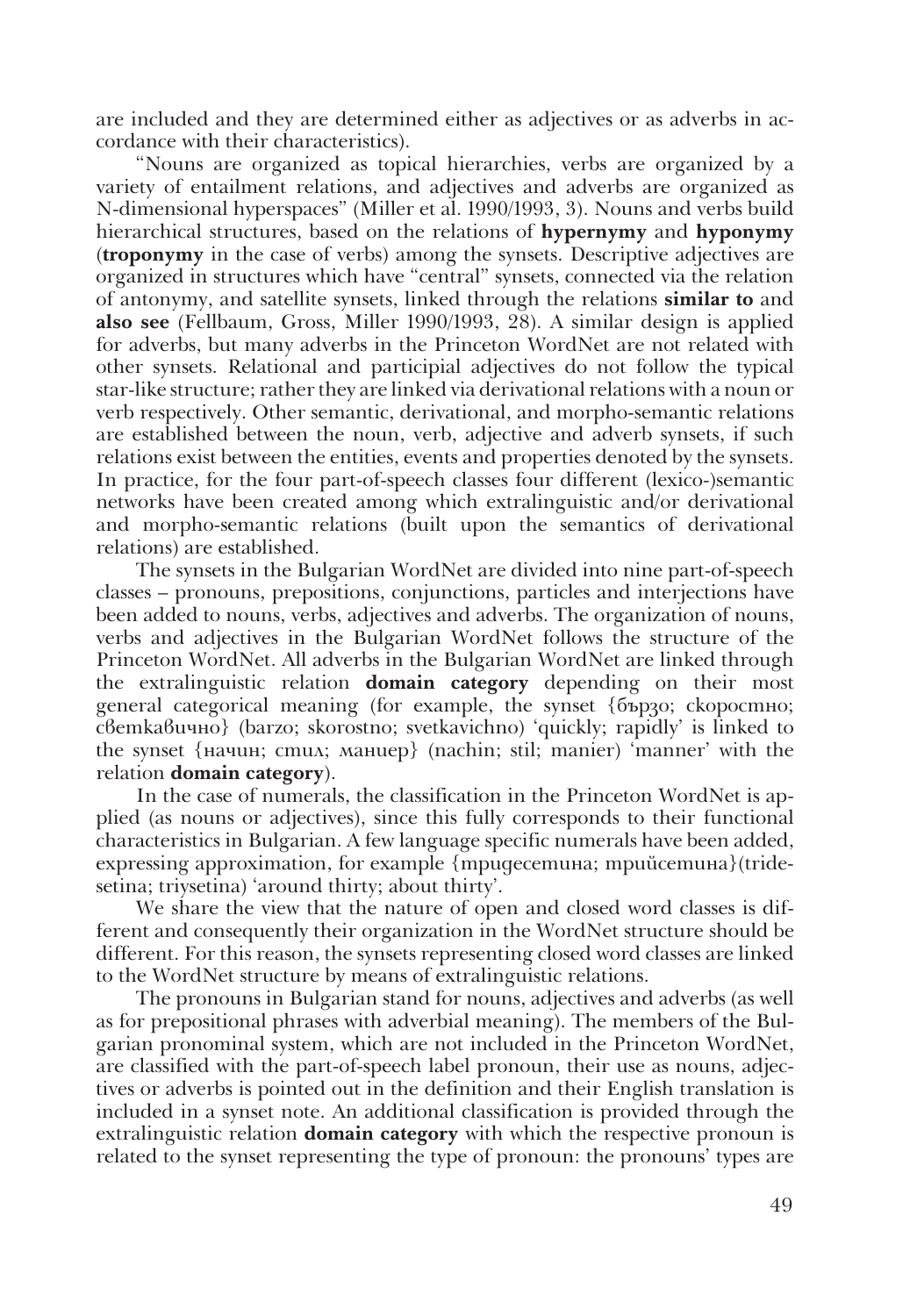introduced as hyponyms of the synset {pronoun}. For example, the pronoun {някой} (nyakoy) 'someone' with a definition 'indefinite pronoun (standing for a noun phrase) used to denote unknown person' is linked with the relation **domain category** to the synset {неопределително местоимение} (neopredelitelno mestoimenie) 'indefinite pronoun' and is translated in English as *someone*, *somebody* within a synset note.

In the Bulgarian WordNet all prepositions, conjunctions, particles and some interjections are also introduced, following the same conventions: the English equivalent (in case there is one) is provided in a synset note and the synsets are linked with the extralinguistic relation **domain category** to the synset which expresses their type. For example, the conjunction {като} (kato) 'as' with the definition 'subordinating conjunction introducing a subordinate adverbial clause' is linked with the relation **domain category** to the synset {подчинителен съюз} (podchinitelen sayuz) 'subordinating conjunction' with the hypernym {съюз} (sayuz) 'conjunction', while the preposition {като} (kato) 'like' with the definition 'preposition, introducing a transient or characterising feature, function, role, status, etc., which someone or something has or acts in accordance with, exists or presents themselves/itself as' is linked with the relation **domain category** to the synset {предлог} (predlog) 'preposition'.

In this way the Bulgarian WordNet has been expanded with new synsets for pronouns (94 synsets), prepositions (423 synsets), conjunctions (108 synsets), particles (57 synsets) and interjections (11 synsets).

Each synset is associated with a definition and usage examples and the synonyms are marked with an index in order to differentiate among polysemous and homonymous literals, which belong to different synsets.

Two types of semantic relations are included in the Princeton (and in the Bulgarian) WordNet: among literals (called lexical) and among synsets (called conceptual). The conceptual relations apply to all literals in both connected synsets, while the lexical relations link particular literals within one or two synsets. The conceptual relations among synsets are: **hypernymy** (*elephant* and *proboscidean*), including hypernymy to a proper noun, called **instant hypernymy; hyponymy** (*proboscidean* and *elephant*), including hyponymy of a proper noun, called instant hyponymy; holonymy (holo part, holo substance, holo mem**ber**) (*finger* and *nail*, *bread* and *flour*, *basketball league* and *basketball team*); **meronymy** (**mero part**, **mero substance**, **mero member**) (*nail* and *finger*, *flour* and *bread*, *basketball team* and *basketball league*); **entailment** (**has subevent** and **is subevent of**) (*snore* and *sleep*); **causes** and **is caused by** (*kill* and *die*); **has attribute** and **is attribute of** (*posture* and *postural* 'of or relating to or involving posture'), **verb group** (*run* 'move fast by using one's feet, with one foot off the ground at any given time' and *run* 'cover by running; run a certain distance'), **similar to** (*divided* and *segmental*), **also see** (*complex* and *difficult*). The lexical relations linking literals are semantic: **synonymy** (*small* and *little*) and **antonymy** (*small* and *large*), and derivational: the general relation **derivationally related form** (*reader* and *read*), and the specific relations **has participle** and **is participle of** (*hammer* and *hammered*) and **has pertainym** and **is pertainym of** (*finance* and *financial*). The lexical relations constitute a different semantic network within the WordNet, where nodes are literals, not synsets. Extralinguistic relations have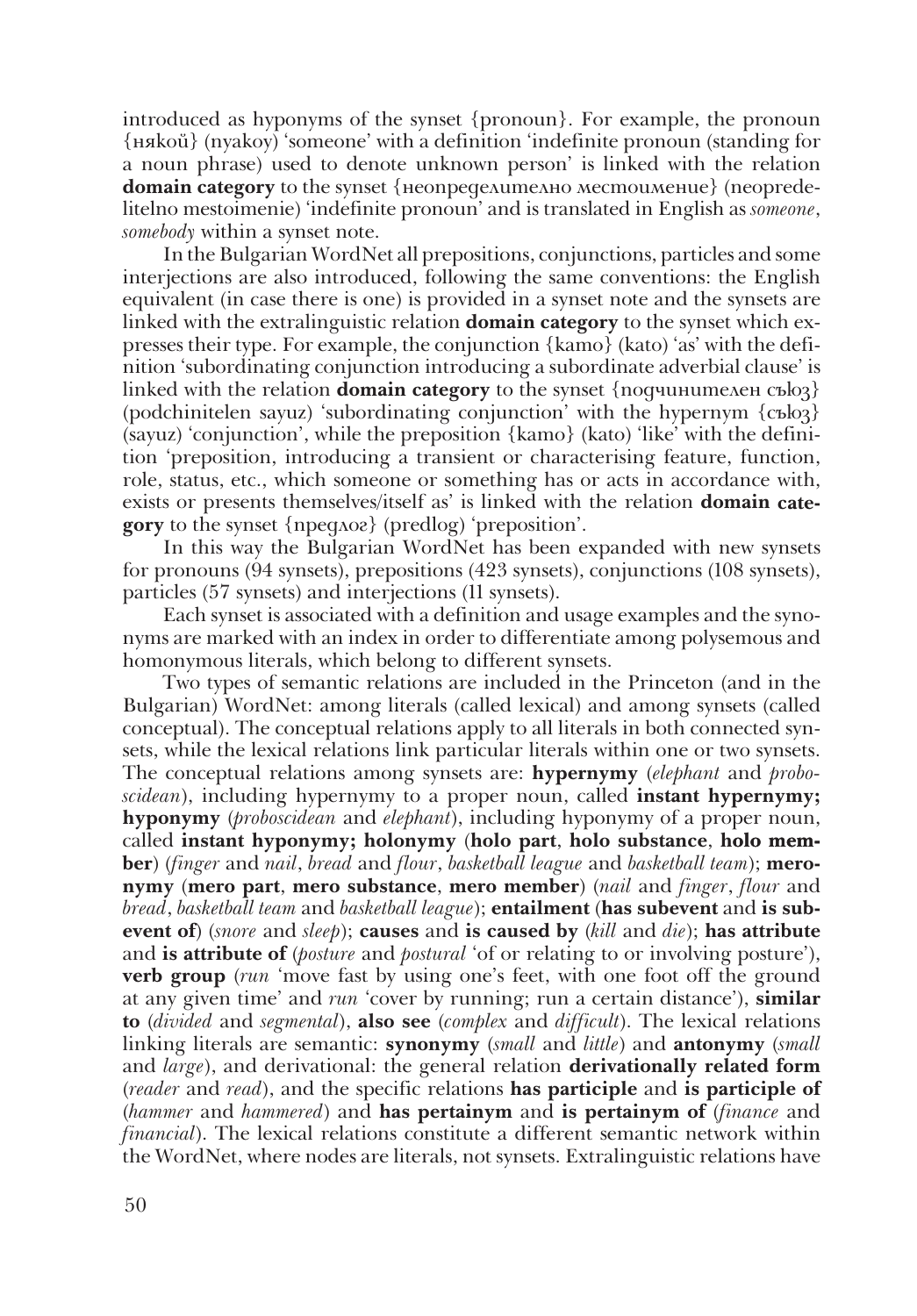also been introduced between synsets: **domain category** (*cloudy* and *meteorology*); **domain region** (*safari* and *Africa*); **domain usage** (*hammered* and *slang*). Each synset contains at least one literal and for each synset at least one intralingual relation to another synset has to be defined.

#### **3. Development of the Bulgarian WordNet**

Two basic approaches are typically used in the creation of (lexico-)semantic networks: the expand-model and the merge-model (Vossen 1996, 716), and a combination of the two. The first approach consists in the translation of the synsets, their definitions and usage examples from one language (most frequently from the Princeton WordNet) into another, wherein all relations between synsets, as well as the remaining semantic information, for example the semantic class of the synset, the sentence frames of verb synsets, etc., are transferred over (and manually or semi-automatically checked). The second approach involves an independent development of a wordnet for a respective language on the basis of existing language resources (monolingual dictionaries, dictionaries of synonyms and of antonyms, corpora, etc.) and its subsequent connection to other (lexico-)semantic networks. An example of such a wordnet is the Polish WordNet, which was created as an independent semantic network, after which it was connected to the Princeton WordNet (Rudnicka et al. 2012). The independent development of wordnets faces the problem of achieving sufficient overlap in the lexical coverage while maintaining language specific properties.

The Bulgarian WordNet has been created mainly by expansion of the Princeton WordNet, even though a number of automated procedures have been used for merging existing language resources at the level of synsets: synonyms from synonymous dictionaries, definitions from explanatory dictionaries and illustrative examples from dictionaries and corpora (Koeva, Totkov, Genov 2004, 46-49). With the development of technology, at present, the construction of the Bulgarian WordNet is based on a prior automatic translation of the synsets from the Princeton WordNet. The synsets, resulting from the automatic translation, are manually evaluated as follows: a) literals that do not express the meaning of the synsest are removed; b) literals that signify the meaning of the synset but have been represented in an inappropriate form (i.e., with spelling errors or with omitted or redundant parts) are edited; c) new literals that correspond to the meaning of the synset are included. The synset relations are automatically transferred from the Princeton WordNet and are then manually evaluated, whereby the approach to the changes (removal, addition, transformation) of relations is conservative. As a result of the automatic translation, the number of synsets in the Bulgarian WordNet is roughly equal to their number in the Princeton WordNet (Table 1). In comparison, the Princeton WordNet contains 117,659 synsets, which embrace 155,287 unique literals. More than two-thirds of the synsets in the Bulgarian WordNet have been evaluated and edited by experts. The reliability of the data in the Bulgarian WordNet is guaranteed in a number of ways – by the corresponding information in English (and possibly in other languages), by crossreferences with existing dictionaries and corpora, and by manual evaluation.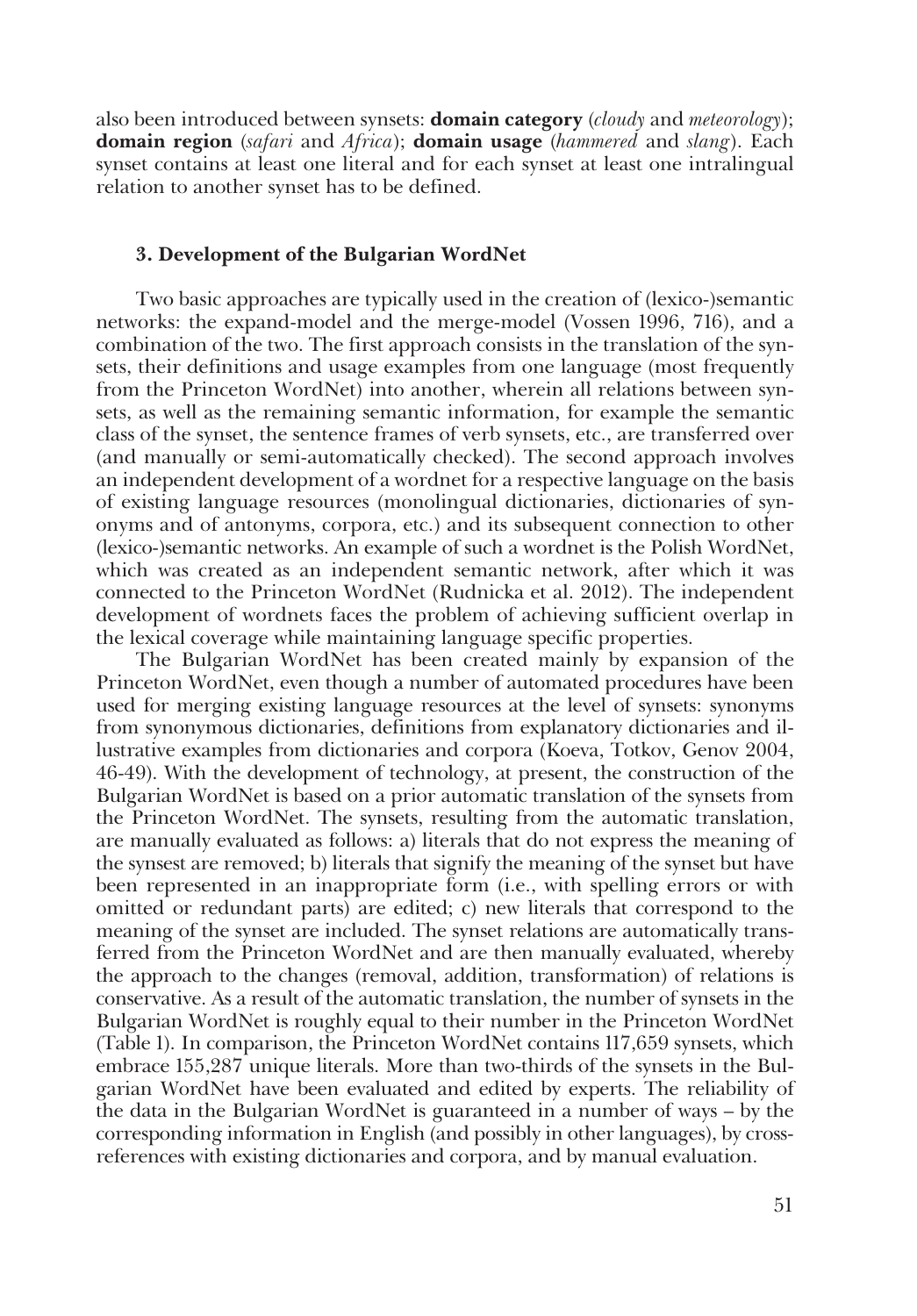| Total number of synsets                  | 121,282 |
|------------------------------------------|---------|
| Synsets created or evaluated by experts  | 85,954  |
| Total number of synonyms                 | 256,726 |
| Synonyms created or evaluated by experts | 168,433 |

**Table 1.** Quantitative data on the Bulgarian WordNet as of March 2021

The Princeton WordNet contains only concepts that have been lexicalized (admittedly, each language has the means to express non-lexicalized concepts as well). Each wordnet can be viewed as an independent, language-specific (lexico-)semantic network, since the set of lexicalized concepts is different for each language, respectively the structure of the wordnets is (or may be) different. In the building of the Bulgarian WordNet the **Principle of structure preservation**  (Tufiş, Cristea, Stamou 2004, 15) is observed, according to which the structure of the Princeton WordNet has to be mirrored. The node for an English synset for which the concept has not been lexicalized in Bulgarian is preserved, the literal is presented descriptively and the definition is marked with the expression 'no lexicalization'. For example, the English literal {hot cereal} is not lexicalized in Bulgarian and is translated as {топла зърнена закуска} (topla zarnena zakuska) with the definition 'no lexicalization – a cereal that is served hot for breakfast'. The empty nodes in the Bulgarian WordNet serve not only to preserve the structure of the Princeton WordNet, but also to maintain the hierarchical organization of the taxonomic relations such as **hypernymy** and **hypomyny**.

The Princeton WordNet is the primary source for an abstract representation of an Inter-Lingual Index of meanings to which concepts for other languages are mapped (Vossen et al. 1998, 9). Each synset in the Bulgarian WordNet is labelled with an identification number, corresponding to an Inter-Lingual Index. The lack of a lexicalization in English is indicated within the structure of the Bulgarian WordNet as follows: a) the language specific Bulgarian synsets are related with unique identification numbers not present at the Princeton WordNet; the language specific literals are transliterated into Latin alphabet within literal notes and the synset definition is translated into English within a synset note; b) the relations with other synsets show the position of the language specific synset within the semantic network and through these relations the position of the corresponding empty node in the English WordNet can be identified. For example, the Bulgarian synset {зелева сарма} with a literal note: the transliteration *zeleva sarma*; and a synset note: the definition 'sarma rolled in a whole cabbage leaf, that has been pickled in brine', represents a language specific concept that does not exist in the Princeton WordNet, the same stands for its hypernym {сарма} with the literal note: the transliteration *sarma*, and the synset note: the definition 'a kind of dish made of minced meat and rice, rolled in cabbage or vine leaves, etc.'. Moreover, the hypernym of {сарма} (sarma), the synset {ястие; блюдо; гозба; манджа}(yastie, blyudo, gozba; mandzha) 'dish' defined as 'food prepared in a certain way by thermal or other type of cooking',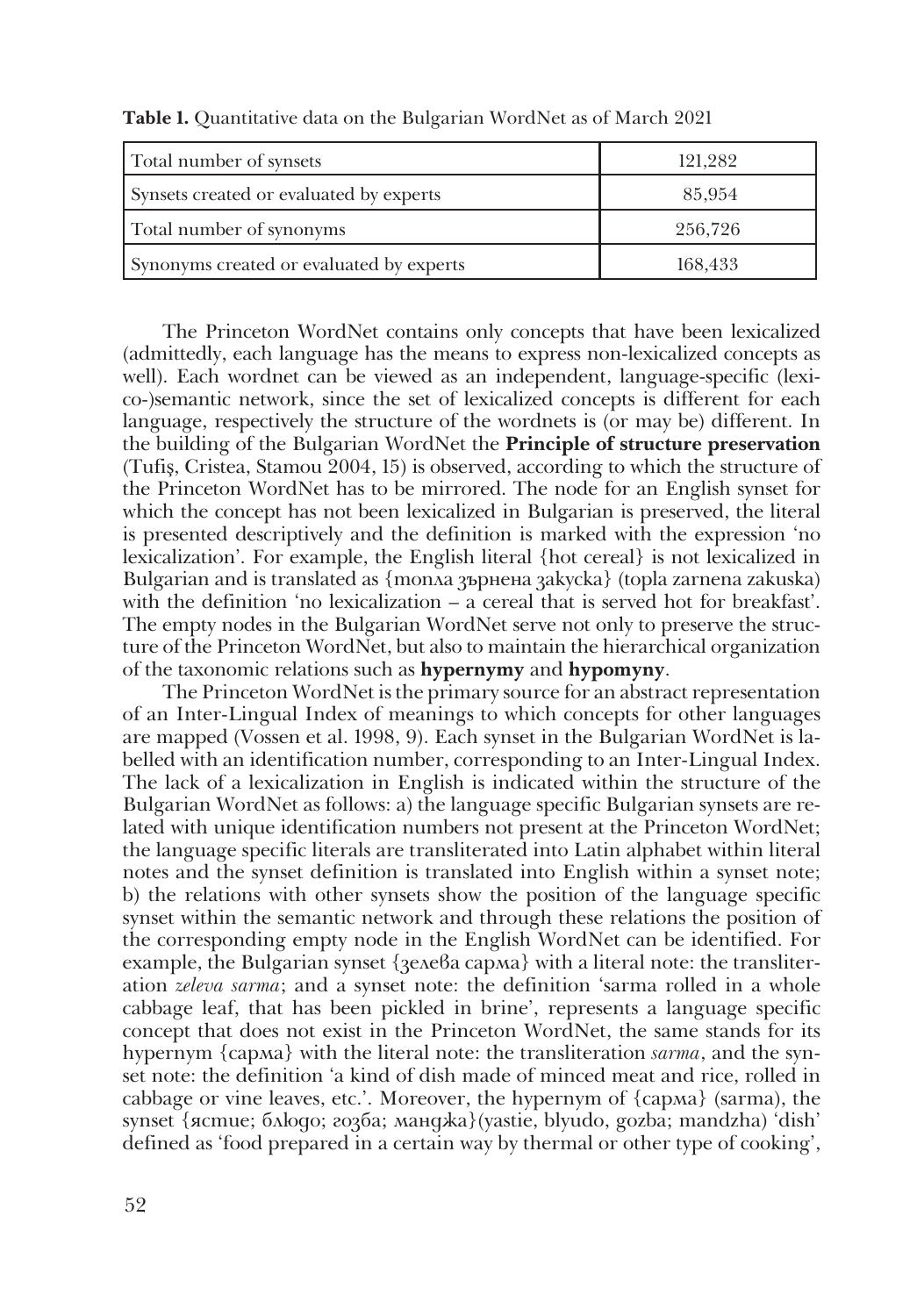is linked with its translation equivalent in English and all these relations outline the position of a corresponding empty node in the English WordNet (Fig. 1).

| <b>Bulgarian</b>                        |                                         | English                                                  |                            |               |               |
|-----------------------------------------|-----------------------------------------|----------------------------------------------------------|----------------------------|---------------|---------------|
| Synset:<br>$bg - n$ : ястие<br>(yastie) |                                         |                                                          | Synset:<br>$en - n$ : dish |               |               |
|                                         | hyponym:<br>$bg - n$ : сарма<br>(sarma) |                                                          |                            | Empty<br>node |               |
|                                         |                                         | hyponym:<br>$bg - n$ : лозова<br>сарма (lozova<br>sarma) |                            |               | Empty<br>node |
|                                         |                                         | hyponym:<br>$bg - n$ : зелева<br>сарма (zeleva<br>sarma) |                            |               | Empty<br>node |

**Fig. 1.** Language specific lexicalization

Several thematic domains can be indicated as repleted with language-specific concepts: administrative and political system; kinship; religion and beliefs; architecture; folk music; animals and plants; food and beverage; clothing; traditional arts and crafts; work tools; units of measurement; holidays and significant historical events among others.

After Princeton WordNet, many (lexical-)semantic networks were developed for many languages, and this became a prerequisite for the creation of a Global WordNet (Multilingual Wordnet) (Bond et al. 2016), which is built around a shared set of "Base" Concepts. The notion of Base Concepts targets maximum overlap and compatibility across wordnets of different languages, allowing at the same time the distributive development of semantic networks with language-specific structure and lexicalization patterns (Vossen et al. 1998, 53). Ideally, the Inter-Lingual Index of the Global WordNet will include all concepts for which there is lexicalization in at least one language. 1,024 Base Concepts are identified initially on the basis of English, Dutch, Spanish and Italian along the following criteria: high position in the semantic hierarchy and maximum number of relations with other concepts in the network. New Base Concepts have been added of second and third order on the basis of data from Bulgarian, Greek, Romanian, Serbian, and Turkish (Tufiş, Cristea, Stamou 2004, 18) and the batch of Base Concepts has been expanded to 4,689, observing the following additional criteria: the most frequent words in large representative corpora and hypernyms of the already chosen synsets running up to the root of the trees (Koeva 2014, 160). The Base Concepts are part of the structure of the Bulgarian WordNet, which makes it part of the Global WordNet.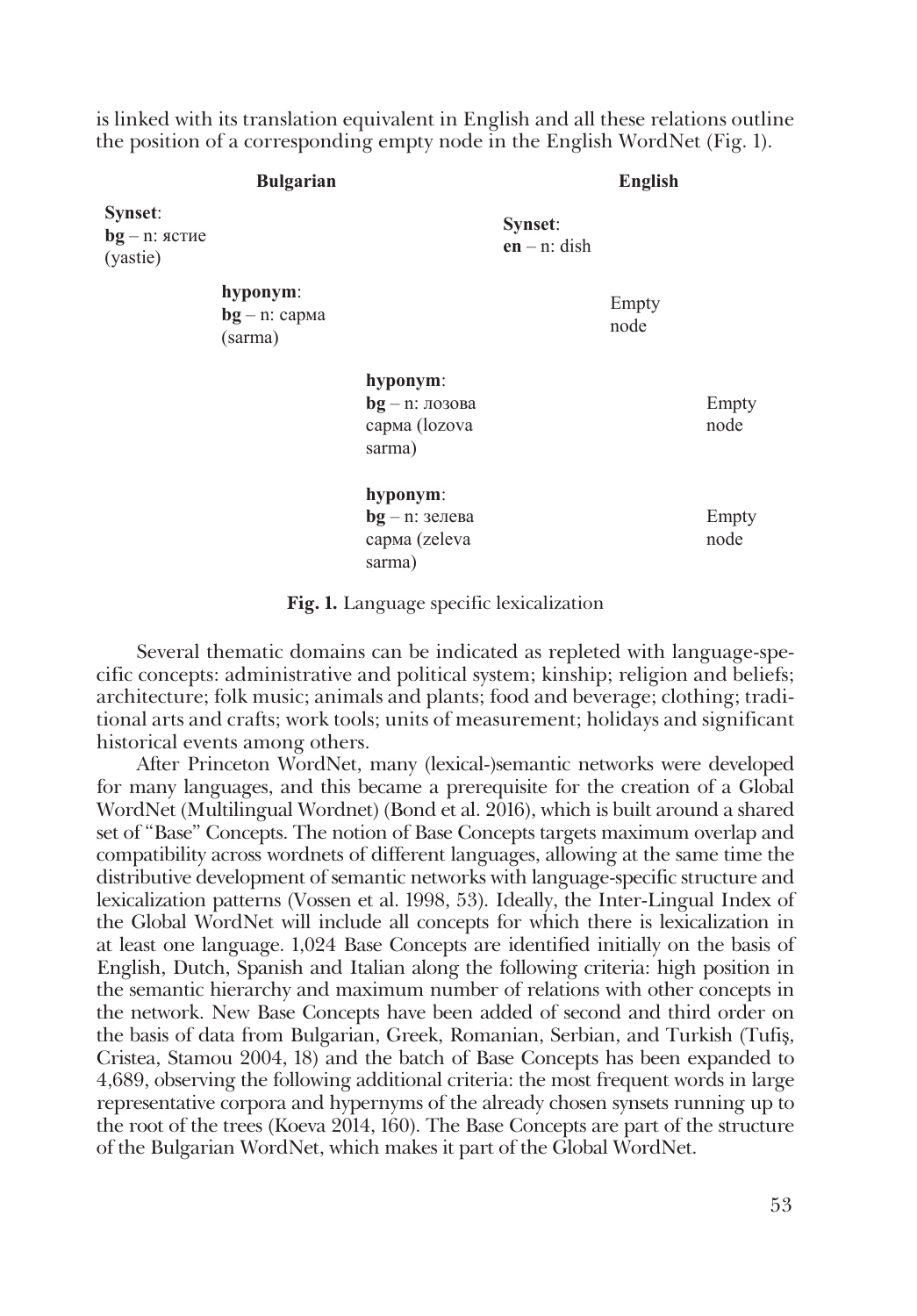A Collaborative Inter-Lingual Index is developed that integrates the data for a single Inter-Lingual Index of concepts for wordnets such as the concepts should represent salient and frequent lexicalized concepts in all languages and the relations should have the same meaning for all languages (Bond et al. 2016). It is clear that some cross-language links might not express total equivalence between the meaning of the synsets in different languages in a similar way as the synonyms in a synset in most cases are cognitive or contextual synonyms and thus interchangeable in a finite number of contexts.

# **4. SynSet structure in the Bulgarian WordNet**

The following definition for synonymy is applied to WordNet: "Two expressions are synonymous in a linguistic context C if the substitution of one for the other in C does not alter the truth value" (Miller et al. 1990/1993, 6). This test shows that the WordNet includes cognitive (or propositional) synonyms and (rarely) absolute synonyms. The absolute synonyms in WordNet are usually limited to spelling alternations and abbreviations (actually, the absolute synonyms may exist for a narrow timespan or for a narrow group of people). For example, in Bulgarian such are the literals {халище, китеник, губер} (halishte; kitenik, guber) 'shag, rug' with the definition 'a thick fluffy rug that serves as a mat or duvet'. Cognitive synonyms are words (varying in their evaluative or connotative meaning) that can be interchangeable in each grammatical declarative sentence (Cruse 1986, 86), while contextual synonyms are limited to a specific context (Lyons 1981, 149). For example, the pairs {assumption; supposition}, {race; run}, {delightful; delicious} are cognitive synonyms while the synonyms {educator, pedagogue, pedagog} are not interchangeable in many contexts: in the collocation with the word *certified* most preferred is the word *educator* (*certified educator*), followed by *pedagogue*, while the word *pedagog* is most rarely used; in the expression *Microsoft certified educator* the word *educator* could not be replaced with either of the words *pedagogue* or *pedagog*.

# **4.1. Types of literals**

The literal can be a simple word, derived word or a compositional word (multiword expression), an abbreviation  ${[DOS; disk operating system]}$ , a symbol (oxygen; **O**), a formula {carbon dioxide;  $CO_2$ }, or a digit {two; **2**; **II**}.

Multiword expressions (words denoting a single concept, but constituted by two or more orthographic words) can be identified on the basis of a number of tests: whether they have as a synonym a simple word: *правя избор* (pravya izbor) 'make a choice' and *избирам* (izbiram) 'choose'; whether they have as a translation equivalent a simple word in another language: *женско дружество* (zhensko druzhestvo) 'sorority' and *sorority*; whether they have as a synonym an abbreviation: *операционна система* (operacionna sistema) 'operating system' and *ОС* (OS) 'OS'; whether they represent a term or a proper noun: *европейски хамелеон* (evropeyski hameleon) 'European chameleon' and *Chamaeleo chamaeleon*.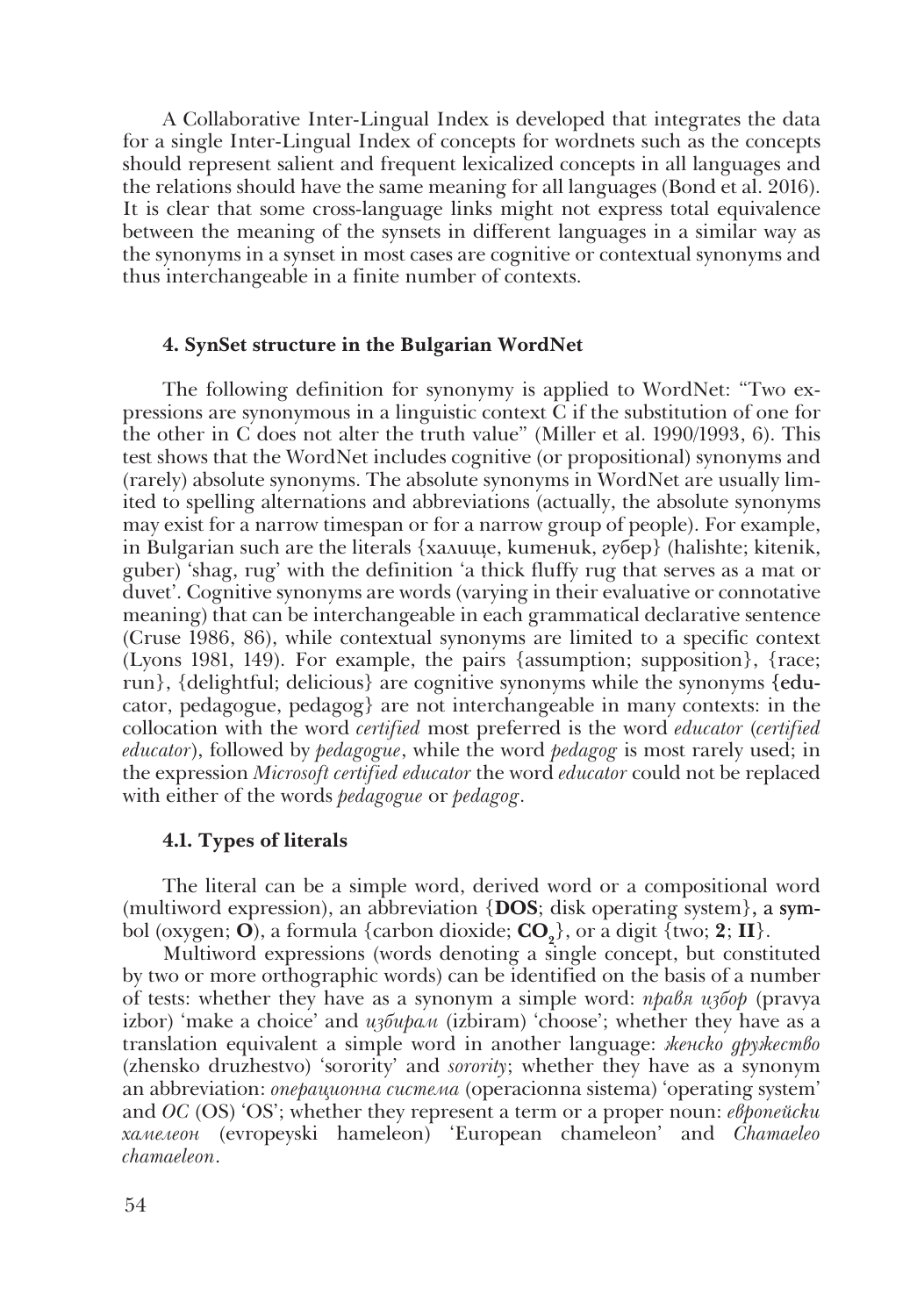There are numerous classifications of multiword expressions (Sag et al. 2002; Baldwin, Kim 2010; etc.). We present here a short classification with the view of illustrating the types of multiword expressions in the Bulgarian WordNet: a) expressions, which are semantically and syntactically compositional, but are used to denote a single concept, and b) expressions, which are fully lexicalized with different degrees of semantic and syntactic compositionality (non-transparency). The first type of multiword expressions is difficult to determine, their constituents express the meaning with which they participate both in the particular multiword expression and separately, but as a multiword expression they denote compositionally the meaning of a single concept and have been conventionalized for its naming: *пощенска кутия* (poshtenska kutiya) 'mail box', *консервна кутия* (konservna kutiya) 'can'. The lexicalized expressions on their part are: fixed – fully lexicalized expressions which do not change either in terms of word order or grammar: *благодарение на* (blagodarenie na) 'thanks to'; semi-fixed – the order and constituency of the parts of the compositional word are fixed but the constituents can undergo certain paradigmatic changes within certain grammatical categories: *полярна мечка* (polyarna mechka) 'polar bear', *полярни мечки* (polyarni mechki) 'polar bears'; *Ден на майката* (Den na maykata) 'Mother's day', *Денят на майката* (Denyat na maykata) 'the Mother's day'; non-fixed – they change morphologically, can undergo word order changes, as well as tolerate mutable elements in their composition: *изнасям лекция* (iznasyam lekciya) 'deliver a lecture'; *лекция ще изнасям утре* (lekciya shte iznasyam utre) 'will deliver a lecture tomorrow'; *изнасям доклад* (iznasyam doklad) 'deliver a paper'; *чета доклад* (cheta doklad) 'deliver a paper'. In the Bulgarian WordNet, the base form of the multiword expressions is recorded and additionally the head word and dependent parts are marked.

# **4.2. Lexical and stylistic labels**

When there is a specific use  $-$  a substandard word, figurative meaning, phraseological meaning, an obsolete word, informal use, abbreviation and so on, a label is attached to the respective literal within a literal note. The system of labels developed for the Bulgarian WordNet reflects the following **differences in usage** of synonyms: **belonging to non-standard lexis** – a dialectal word: *кърчаг* (karchag) 'jug' instead of *стомна* (stomna) 'jug'; slang: *копеле* (kopele) 'bastard' instead of *незаконно дете* (nezakonno dete, literal translation – illegitimate child) 'bastard'; folk word: *бабина душица* (babina dushitsa, literal translation – grandma's soul) 'thyme' instead of *мащерка* (mashterka) 'thyme'; a word with an undesired use: *дрескод* (dreskod) 'dress code' instead of *облекло* (obleklo) 'dress code'; **use in a specific functional style** – a colloquial word: *дрънкам* (drankam) 'tweedle' for 'play negligently on a musical instrument'; a poetic word: *дихание* (dihanie) 'breath' instead of *дъх* (dah) 'breath'; a literary word: *мечтание* (mechtanie) 'revery' instead of *мечта* (mechta) 'dream'; term: *абдомен* (abdomen) 'abdomen' instead of *корем* (korem) 'stomach'; **the historical period of use** – an obsolete word: *крушение* (krushenie) 'wreck'; a historical word: *васал*  (vasal) 'vassal'; a new word: *дрон* (dron) 'drone'; **the expressive properties of the literals** – a word with pejorative meaning: *писарушка* (pisarushka) 'pen-driver';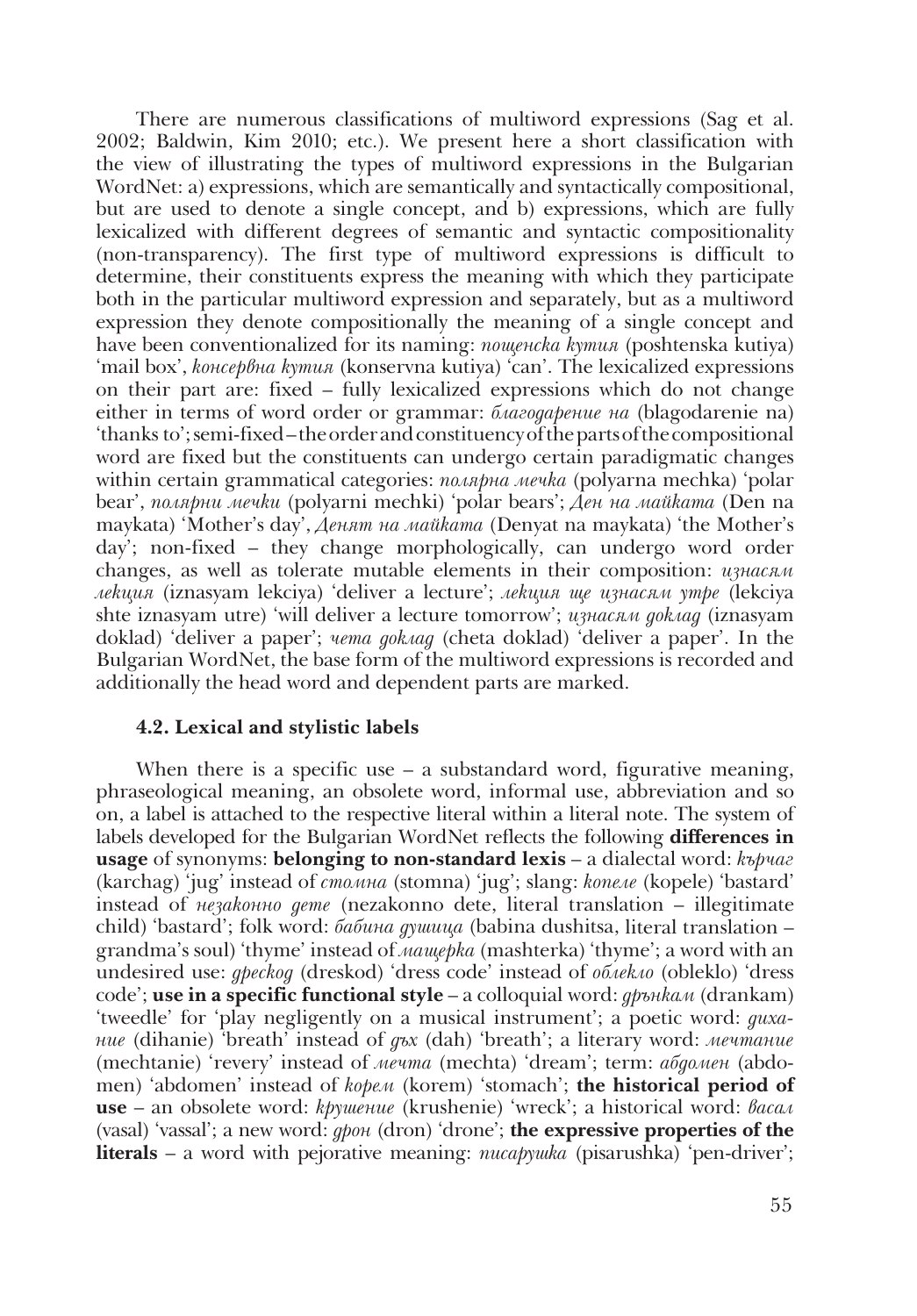a collective word: *селячество* (selyachestvo) 'peasantry'; a diminutive word: *възглавничка* (vazglavnichka) 'cushion' 5 ; **the frequency of use of the literals** – a rare word: всеядец (vseyadets) 'omnivore'; **the nuances in the use of the literals** – a figuratively used word: *връзвам*, *вържа* (vrazvam, varzha) 'tie' with the meaning 'limit or restrict to'; a doublet: *шейсет* (sheyset) 'sixty' and *шестдесет* (shestdeset) 'sixty'.

The **grammatical labels** indicate a constant grammatical feature of a particular literal. Perfective and imperfective verbs in Bulgarian express different meanings, although the verb aspect pairs are closely related: *родя*  (rodya) 'give birth' and *раждам* (razhdam) 'am giving birth'. The different meaning of verb aspect pairs is reflected at both the morphological and the syntactic levels: the paradigms of the perfective and imperfective verbs are different – perfective verbs do not have the so-called independent present tense, they do not form present participles (agentive and adverbial), nor negative imperative forms; the derivational potential of the perfective and imperfective verbs is different – perfective verbs do not form some types of deverbal nouns and some nouns denoting professions; perfectivity is directly related to the syntactic realization of obligatory complements – direct objects of perfective verbs cannot remain implicit and perfect verbs cannot be complements of phase predicates; perfectivity is also directly related to the possibility for different types of verb diathesis: perfective verbs do not form middles, optatives, impersonals. In the Bulgarian WordNet verb aspect pairs are included in one and the same synsets, although the perfective and imperfective members of a pair are not cognitive synonymous, and as a consequence only some of the literals are translation equivalents to the respective synonyms in English. Such a representation is fully synchronous with the tradition in dictionary compilation of imperfective and perfective verbs being included in a single dictionary entry. However, the main motivation is preserving the structure of the Princeton WordNet. For the differentiation of verbs of different aspect, a literal note is attached to each verb indicating its aspect: perfective verb: *запея* (zapeya) 'start singing'; imperfective verb: *запявам* (zapyavam) 'sing off'; a simultaneously perfective and imperfective verb: *пенсионирам* (pensioniram) 'retire'; an imperfective verb with no perfective equivalent: *вали* (vali) 'rain'; a perfective verb with no imperfective equivalent: *повярвам* (povyarvam) 'get to believe'. The literal notes allow further splitting of the Bulgarian verb synsets according to different verb aspects, linking one of the resulting synsets with the English synset equivalent and introducing a new aspectual relation between the split synsets.

The grammatical labels also describe some paradigmatic restrictions: a word used exclusively in the singular: *юдаизъм* (yudaizam) 'Judaism'; a word typically used in the singular: *критика* (kritika) 'criticism'; a word exclusively used in the plural: *финанси* (finansi) 'finances'; a word typically used in the

 $5$  The formation of diminutive words in Bulgarian is regular, in Bulgarian WordNet the diminutive words are included if they have a new meaning built on the diminutive one.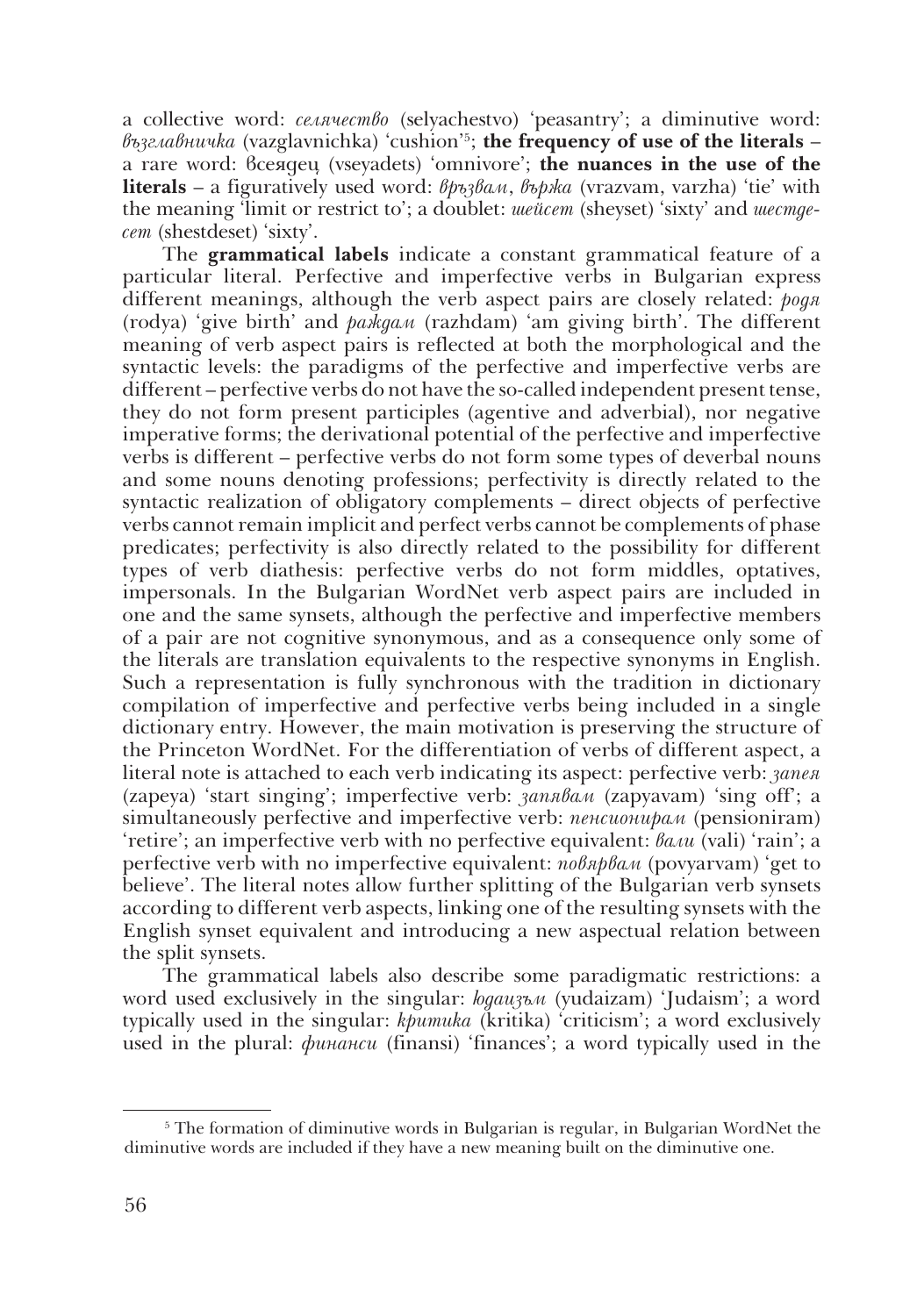plural: *зелева сарма* (zeleva sarma) 'cabbage roll'; a word exclusively used with a definite article: *Острова* (Ostrova, literal translation – the island) 'the United Kingdom'; a word typically used with a definite article: *Десетте Божи заповеди*  (Desette Bozhi zapowedi) 'the Ten Commandments'.

The grammatical labels provide also information for the part of speech of the literals, if it is different from the part of speech of the synset in English: substantivized adjective or participle: *свинско* (svinsko) 'pork', an adjective in Bulgarian for *свинско месо* (svinsko meso) 'pork'; pronoun: *някакъв* (nyakakav) 'some', a pronoun in Bulgarian for *some*, qualified as an adjective in the Princeton WordNet with a definition 'quantifier; used with either mass nouns or plural count nouns to indicate an unspecified number or quantity'; a prepositional phrase: *с усмивка* (s usmivka) 'with a smile', a prepositional phrase in Bulgarian which corresponds to the English adverb *smilingly* with a definition 'with smiles; in a smiling manner'.

Also some labels indicate **semantic and syntactic compatibility between words**: in combination with a preposition: *запознат* (zapoznat) 'acquainted' is used with the preposition *c* (s) 'with'; in combination with an adverb: *pa3pacтвам се* (razrastvam se) 'proliferate' is used with the adverb *бързо* (barzo) 'rapidly'; in combination with a noun: *драсвам* (drasvam) 'write, to drop a line' is used with the noun *бележка* (belezhka) 'message'.

The labels describing the use of literals specify the context they can be encountered in. The **graphemic difference** is also marked in the notes: a contraction: *гр.* (gr.) 'city' instead of *град* (grad) 'city'; an abbreviation: *БНБ* (BNB) 'Bulgarian National Bank' instead of *Българска народна банка* (Balgarska narodna banka) 'Bulgarian National Bank'; Latin spelling: *Pogostemon cablin* for 'small East Indian shrubby mint; fragrant oil from its leaves is used in perfumes'. The multiword expressions: *сключвам мир* (sklyuchvam mir) 'make peace', are also marked with the label phraseological expression.

#### **4.3. Definition of synsets**

Unlike some of the definitions in the Princeton WordNet and in some other wordnets, where the convention has been adopted to present a short definition which indicates but does not fully describe the meaning, the definitions in the Bulgarian WordNet are characterized by: a) representation of the meaning in the manner adopted for the definitions in monolingual general dictionaries; b) originality of the definition, i.e., lack of repetition of the definitions provided in existing dictionaries or encyclopaedias (this is achieved in many cases through the expansion of the definitions by the addition of further information); c) the observation of a predetermined structure, which is applied not only to different parts of speech, but also to synsets belonging to a given thematic domain.

As has been customarily established, the definition of nouns has a generalizing part, which contains the hypernym (in some cases not the immediate one), and a specifying part, which renders the meaning unique. The definition of verbs is subject to the same structure and, when possible, contains information on the arguments. In taxonomic classifications, it is possible for a holonym to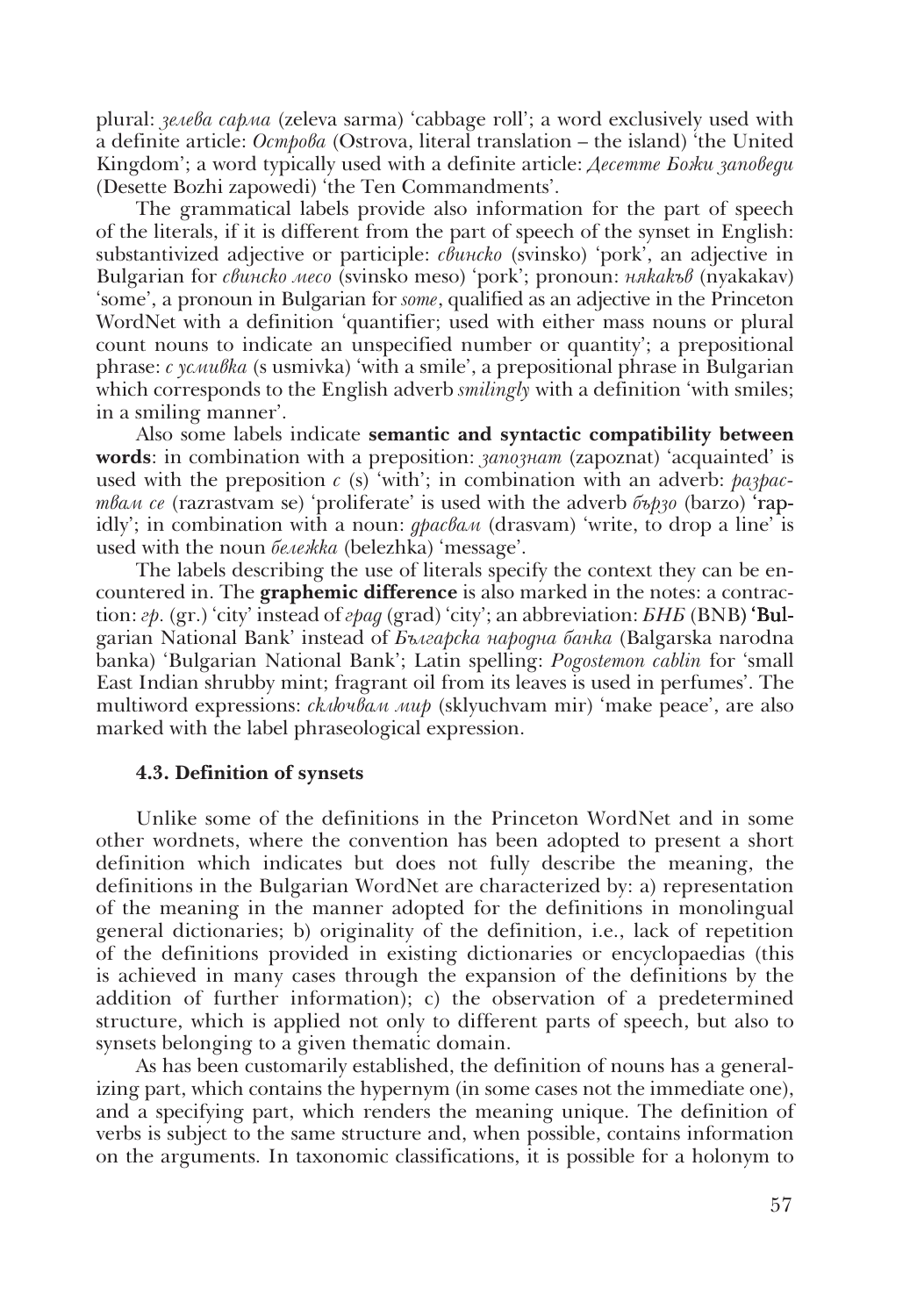be used in the generalizing part (for example, *a representative of the class Mammals*). The definition with adjectives starts with *който е* (koyto e) 'who is', *който се характеризира с* (koyto se harakterizira s) 'who is characterized by'. The definition of relational adjectives contains the noun from which the adjective has been derived and the standard definition includes expressions such as: *който се отнася до* (koyto se otnasya do*)* 'who refers to'; *който се свързва с* (koyto se svarzva s) 'who is related to'; *който е характерен за* (koyto e harakteren za) 'who is characteristic of' and other similar definitional descriptions. The definition of adverbs starts with: *означава, че* (oznachava, che) 'means that'; *характеризира* … *като* (harakterizira … kato) 'characterizes … as'. The definitions do not contain any of the synonymous literals; therefore there are no definitions with synonyms.

A common general structure of the definition is followed in the description of the synsets in a given thematic domain, where the individual definitions may not contain all the elements from the common structure. For example, the definitions for plants include the following elements: membership to a given taxonomic unit, geographic distribution, physical characteristics, economic significance, e.g., the synset {райска ябълка} (rayska yabalka) 'oriental persimmon' is described by the definition 'a representative of the tree plants of the family Ebenaceae with edible, sweet, yellow to orange fruit'.

With terms, the thematic domain is indicated only if all the literals in a synset are terms, for example, for the synset {uunka; uunkob xpacm; Rosa eglanteria; Rosa rubiginosa} (shipka; shipkov hrast) 'brier; brier bush' the definition starts with the expression *в ботаниката –* (v botanikata –) 'in botanics *–*'. If there are further restrictions in use, these are explicated before the definition, for example, *в анатомията, при някои животни* – (v anatomiyata, pri nyakoi zhivotni –) *'*in anatomy, for certain animals *–*'. One hundred and thirty-six thematic domains have been systematized in the Bulgarian WordNet within the four spheres of human activity: science, art, religion, and sports.

# **4.4. Usage examples of synonyms**

In the creation of synsets, at least one usage example is added, which showcases the meaning of the synsets. The examples are in the form of (in the usual case) full sentences and created in a few specific ways: as a translation of the example in the Princeton WordNet, via the search and choice from corpora, or through dedicated construction. The multitude of examples in the different languages can be thought of as a multilingual corpus with corresponding sentences with semantic annotations for the respective literals.

# **4.5. Organization of the synsets in semantic classes**

The nouns in the Princeton WordNet are organized into semantic classes (primitives): generic concepts, perceived as unique roots (beginners) of separate hierarchies, and the nouns belonging to the hierarchies are subsumed under the common semantic class (Miller 1990/1993, 16). Twenty-five semantic classes have been chosen, as follows: {plant, flora}, {animal, fauna}, {person, human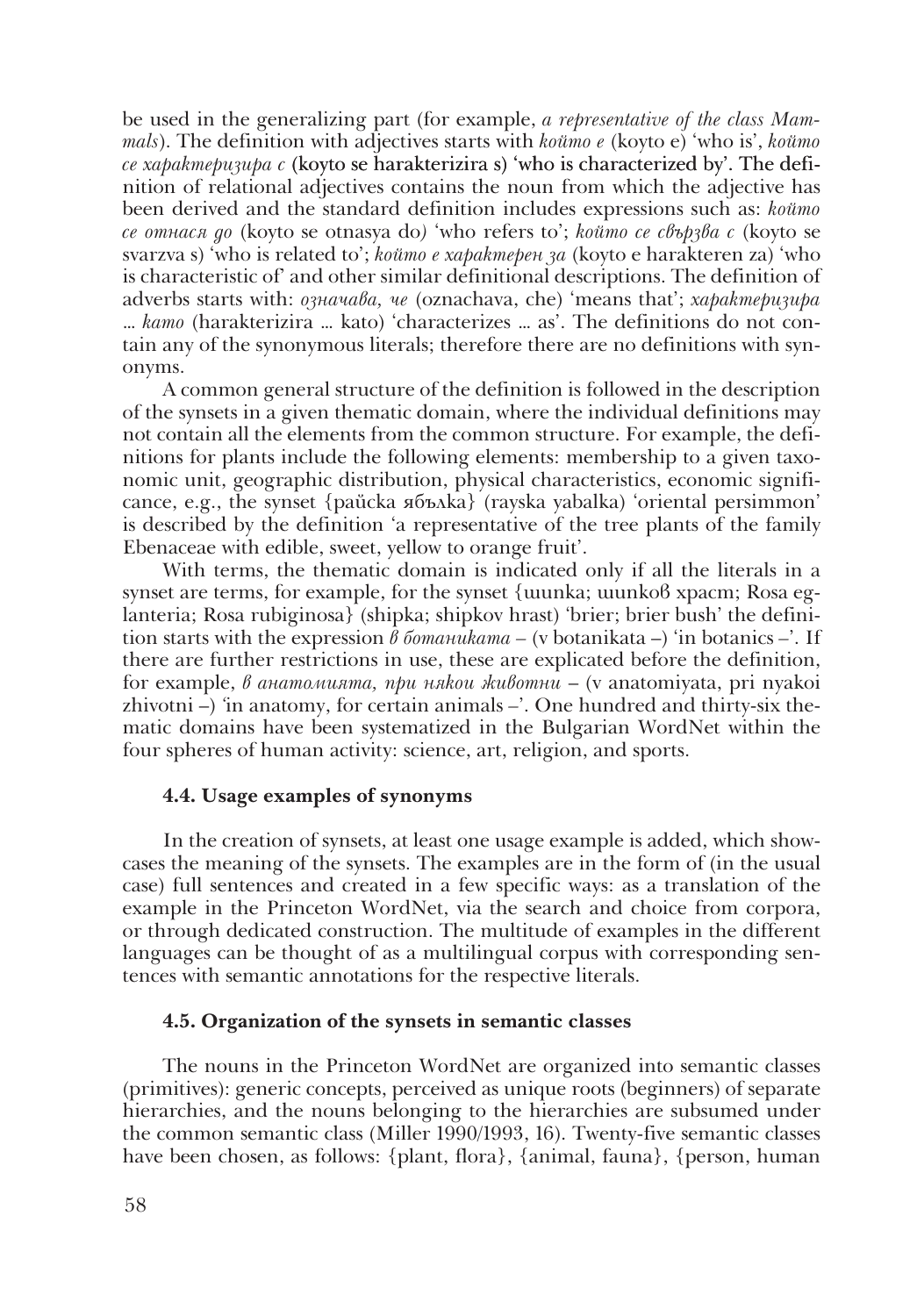being}, {body, corpus}, {natural object}, {artifact}, {natural phenomenon}, {substance}, {food}, {possession}, {process}, {quantity, amount}, {relation}, {shape}, {state, condition}, {act, action, activity}, {attribute, property}, {cognition, knowledge}, {communication}, {event, happening}, {feeling, emotion}, {group, collection}, {time}, {location, place}, {motive}. The verbs are also organized into semantic classes, numbering fifteen such altogether: {bodily care and functions}, {change}, {cognition}, {communication}, {competition}, {consumption}, {contact}, {creation}, {emotion}, {motion}, {perception}, {possession}, {social interaction}, {weather verbs}, {state} (Fellbaum 1990/1993, 47).

The semantic classes of nouns and verbs may be specified into a number of semantic subclasses. For example, within the semantic class {храна} (hrana) 'food' we can introduce a subclass {напитка} (napitka) 'drink' for nouns that can be associated with verbs such as *отпивам* (otpivam) 'have a sip', *пия* (piya) 'drink' and so on. The semantic classes of nouns in the Bulgarian WordNet are organized in a hierarchy of 253 semantic subclasses via the establishment of correspondences with the ontology of the semantic types in the Corpus Pattern Analysis (Hanks 2012, 57-59). The semantic types refer to characteristics which the nouns, combining with specific verbs, should possess. The semantic types are part of verb patterns – abstract structures which specify the semantic preferences of the verbs in relation to synsets of nouns and noun phrases:

([Human] | [Animal]) loves ([Activity] | infinitival clause, for Bulgarian a *da*-clause)

For example, *Момчето обича играта* (Momcheto obicha igrata) 'The boy loves the play', *Котката обича да играе* (Kotkata obicha da igrae) 'The cat loves to play'.

The semantic types have been manually mapped with the appropriate synsets as follows: 199 semantic types are mapped with one synset: for example, the type [Permission] to the synset {permission} 'approval to do something' with the semantic class {communication}; the type [Dispute] to the synset {disagreement} 'the speech act of disagreeing or arguing or disputing' with the semantic class {communication}; 39 semantic types are correlated to two synsets: for example, the type [Route] to the synset {road; route} 'an open way (generally public) for travel or transportation' with the semantic class {artefact} and to the synset {path; route; itinerary} 'an established line of travel or access' with the semantic class {location}; 12 semantic types are correlated to three synsets; 2 semantic types are correlated to four synsets and 1 semantic type – to five synsets (Koeva et al. 2018). An automatic mapping procedure has been applied for correlating the ascribed semantic types to the corresponding hyponym synsets, which results in 172,991 new mappings<sup>6</sup>. The more detailed presentation of the semantic classes in the ontological structure allows the inheritance between semantic classes down the hierarchy and guarantees more precise predictions of the combinability between a verb and nouns in language expressions.

<sup>6</sup> The mapping is available at: https://dcl.bas.bg/PWN\_CPA/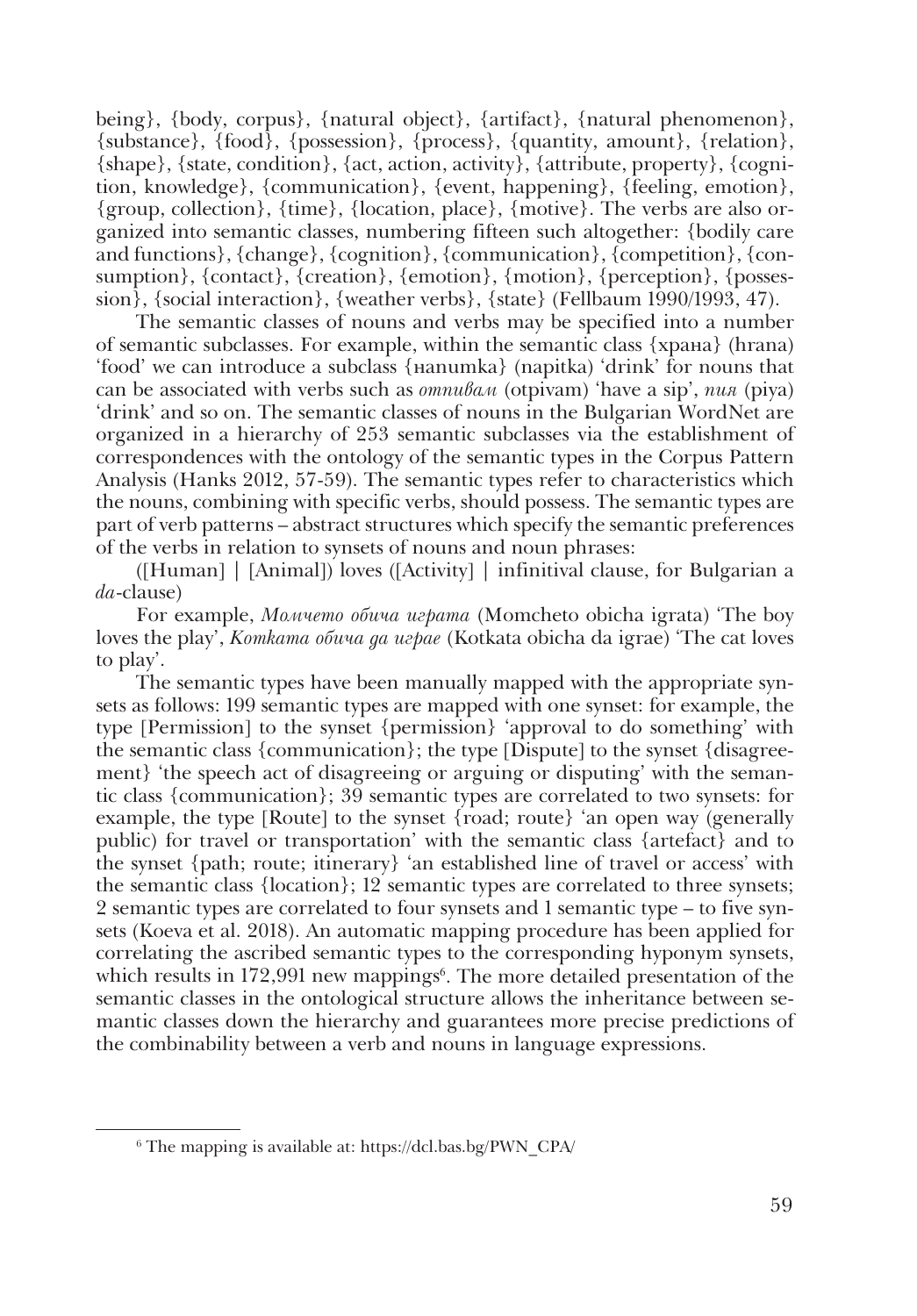The adjectives in the Princeton WordNet are divided into three semantic classes: relational adjectives, which have been derived from nouns (most of these are relational adjectives in Bulgarian); descriptive adjectives (all remaining adjectives) and a small group of participles with adjectival functions. A classification has been developed (Dimitrova, Stefanova 2018), based on the semantic classification used in the German WordNet, which is motivated by the fact that the modifying adjective is (semantically) related in a specific way with a given (modified) noun (Hundsnurscher, Splett 1982). The classification for adjectives introduced in the Bulgarian WordNet has seventeen semantic classes, as follows: **social** or **public membership** – {законен} (zakonen) 'legal', {пролетарски} (proletarski) 'proletarian'; **place** or **location**  – {съседен} (saseden) 'neighbouring', {централен} (tsentralen) 'central'; (astronomical) **time** – {едночасов} (ednochasov) 'one-hour', {дългосрочен} (dalgosrochen) 'long-term'; **atmospheric conditions** or **climate** – {мъглив} (magliv) 'foggy', {дъждовен} (dazhdoven) 'rainy'; **physical characteristic** – {мускулест} (muskulest) 'muscular', {широколистен} (shirokolisten) 'broadleaf'; **sensory perception** – {горещ} (goresht) 'hot', {шумен} (shumen) 'noise'; **movement** – {подвижен} (podvizhen) 'mobile', {muчaщ} (tichasht) 'running'; **quantity** – {многоброен} (mnogobroen) 'numerous', {двоен} (dvoen) 'double'; **knowledge** or **cognition** – {логически} (logicheski) 'logical', {неокласически} (neoklasicheski) 'neoclassical'; **relation** – {подотраслов} (podotraslov) 'sub-branch', {подготвителен} (podgotvitelen) 'preparatory'; **feeling** or **emotion** – {уплашен} (uplashen) 'scared', {бесен} (besen) 'furious'; **behaviour** – {дипломатичен} (diplomatichen) 'diplomatic', {послушен} (poslushen) 'docile, obedient'; **substance**  or **compound** – {алкален} (alkalen) 'alkine', {йодиращ} (yodirasht) 'iodising'; **material** – {кожен} (kozhen) 'leather', {железен} (zhelezen) 'iron'. There are separate semantic classes relating to the qualitative characteristics of animate and inanimate entities:  $\textbf{quality}$  –  $\{\text{ocmbp}\}$  (ostar) 'sharp', {противен} (protiven) 'obnoxious'; to a **change of state** – {вцепеняващ} (vtsepenyavasht) 'benumbing', {сковаващ} (skovavasht) 'paralysing'; as well as to a particular **state** – {cnящ} (spyasht) 'sleeping', {cyvnen} (schupen) 'broken'. In the Bulgarian WordNet 4,182 adjectival synsets have been classified within some of the above listed semantic classes.

The adverbs in the Bulgarian WordNet are subdivided in 9 semantic classes depending on their most general categorical meaning (time, place, spatial orientation, manner, degree, frequency, quantity, modality, logical relation). Each adjective synset is linked to the noun synset denoting the respective **thematic domain** (for example, the synset {ежедневно; всекидневно} (ezhednevno; vsekidnevno) 'daily' is linked to the synset {честота, честотност, фреквентност} (chestota; chestotnost; frekventnost) 'frequency; frequence; oftenness' and to the synset {време} (vreme) 'time' with the relations **domain category**. Thus, adverbs in the Bulgarian WordNet are practically organized into semantic classes (similarly to nouns, verbs and adjectives). Some adverbs are also associated with the extralinguistic relation **domain usage** in accordance with their use.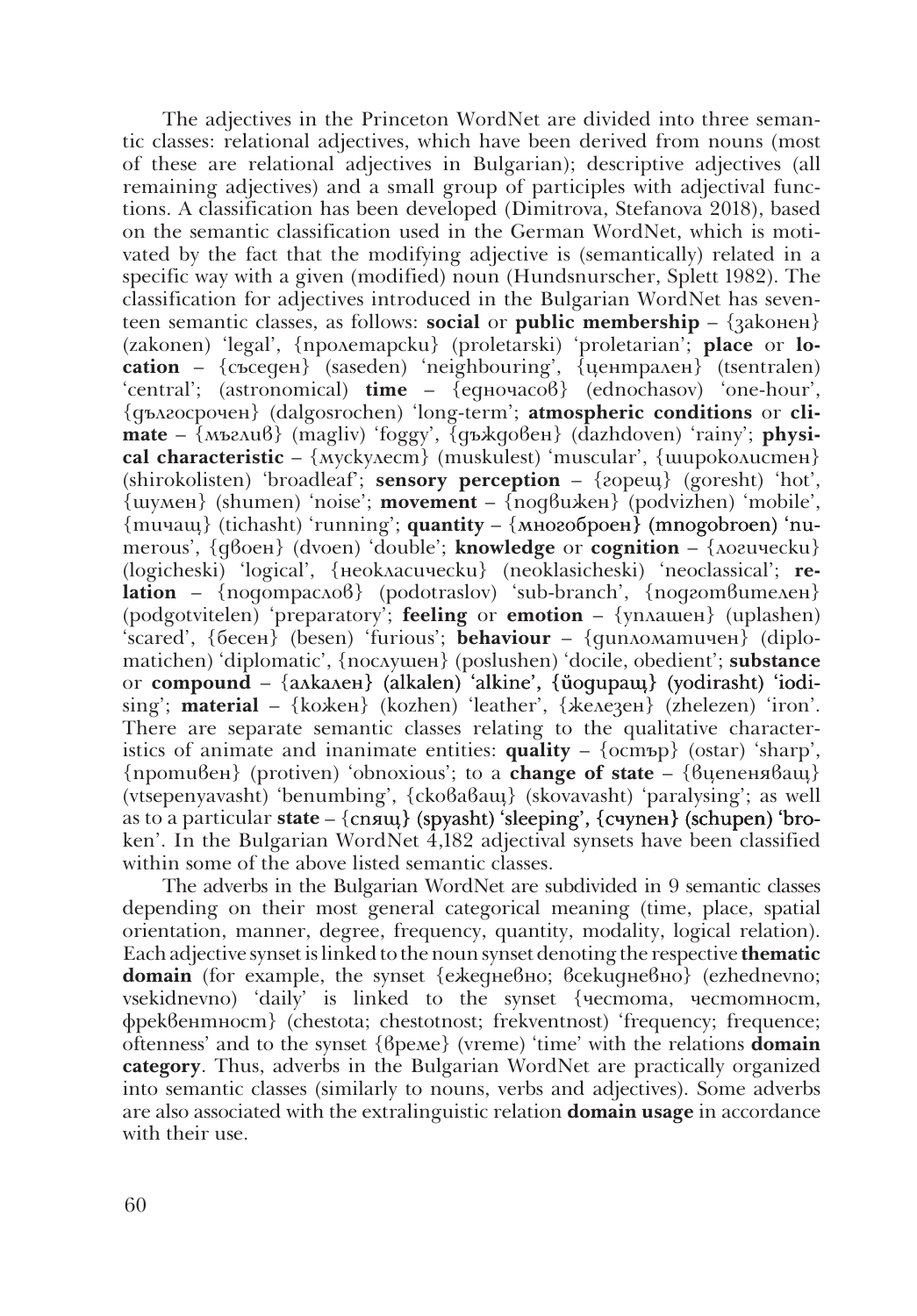#### **4.6. Sentence frames of verb synsets**

The Sentence frames in the WordNet have the following format: *Somebody ----s something to somebody* (Fellbaum 1990/1993: 45), in which, beside the number and type of the syntactically obligatory constituents, also included is minimal information about the selective restrictions on combinability: whether a given element in the frame can be realized as a noun that is human or not, and minimal syntactic information: whether the element is realized as a noun, prepositional phrase or a subordinate clause. For example, the synset {hate; detest} with a definition 'dislike intensely; feel antipathy or aversion towards' is associated with the Sentence frame: *Somebody ----s somebody* and *Somebody ----s something*. In the Princeton WordNet 35 generic frames have been provided and they are ascribed either to the synset (which means that the respective frame applies to all verbs, members of the synset) or only to some of the verbs in the synset, if there are differences in combinability. The Semantic frames of FrameNet (Ruppenhofer et al. 2016) have been automatically mapped to the Bulgarian WordNet (the Semantic frames contain detailed semantic and syntactic information about the elements in the frame). The WordNet to FrameNet mapping is based on three previous lexical mappings: 2,817 direct mappings provided within FrameNet (Baker, Fellbaum 2009), 3,134 from eXtendedWordFrameNet (Laparra, Rigau 2010), and 1,833 from MapNet (Tonelli, Pighin 2009), and on 1,335 structural mappings with VerbNet (Shi, Mihalcea 2005). All in all, the unification of mappings resulted in 4,306 unique mappings of a WordNet synset onto a FrameNet Semantic frame (Leseva, Stoyanova 2020). As a general procedure, the hypernym's frame was transferred to its hyponyms in the cases where the hyponyms are not directly mapped to FrameNet frames. As a result, 13,226 synsets were automatically assigned a FrameNet Semantic frame. After the automated mapping, a series of procedures have been carried out for improving the results: searching for an additional match between literals in the given synset and the FrameNet lexical units in the related and sister frames; calculation of similarity between the gloss of a verb synset and FrameNet lexical unit definitions, searching for a match between literals and words contained in the FrameNet frame name. As a result of these steps, 9,341 new suggestions for more specific or other possible frames have been made for 5,661 synsets. Among all mappings 5,025 frames assigned to verb synsets in WordNet have been manually validated by experts7 .

#### **5. Relations in WordNet**

It was stated that two words W and  $W_2$ , denoting respectively sets of entities E and  $E_2$ , can be in one of the following relations (Cruse 1986, 87): identity:  $E = E_2$ ; inclusion:  $E_2$  is contained in E; overlapping: E and  $E_2$  have a non-empty intersection, but are not included into one another; exclusion: E and  $E_2$  share no element. Respectively, **homonyms** are in a mutually exclusive relation, **poly-**

<sup>7</sup> The mapping is available at: https://dcl.bas.bg/en/semantic-relations-data/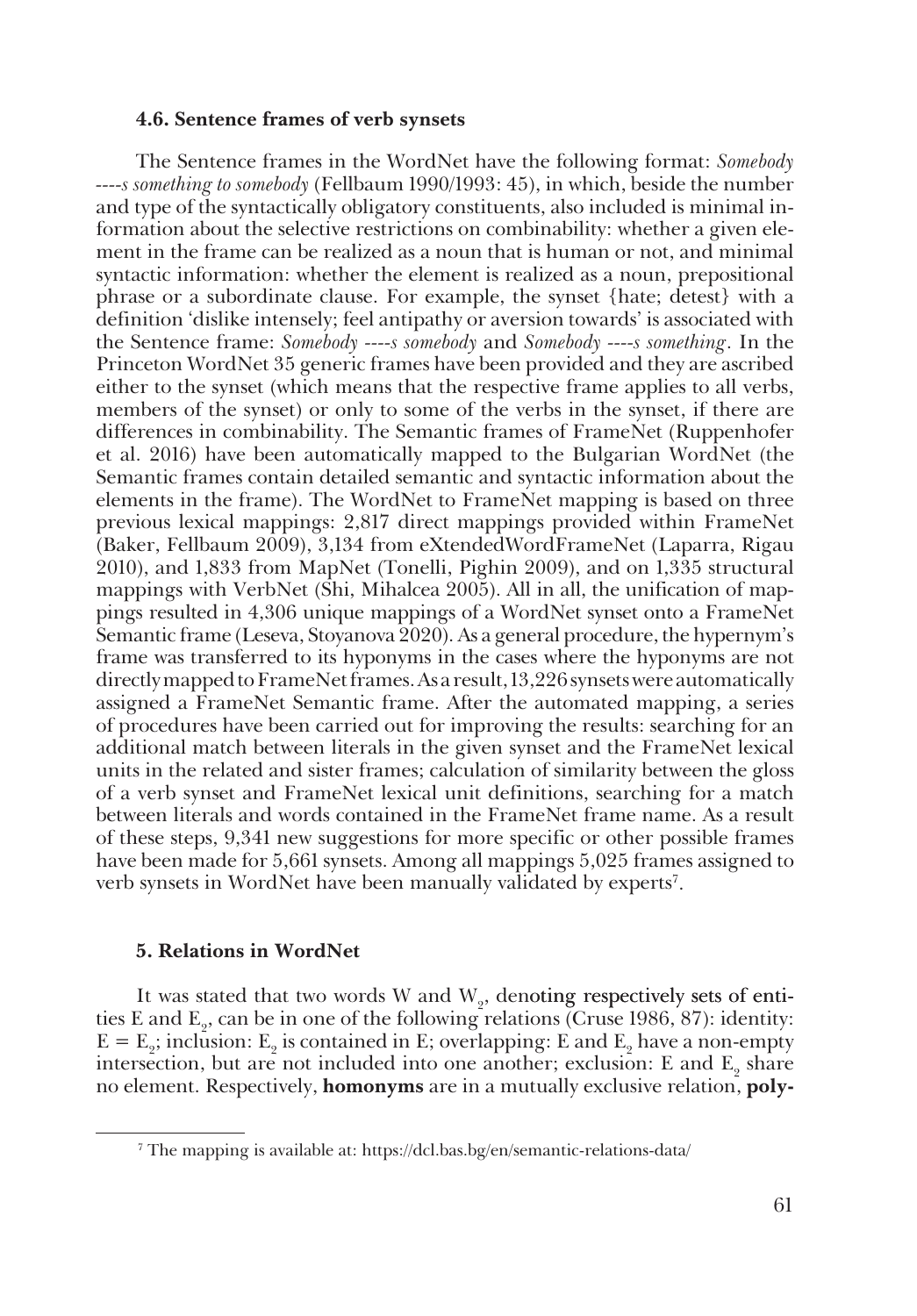**semous words** are in a relation of inclusion or overlap; **synonyms** – in relation of identity; **antonyms**, relations **verb groups**, **also see** and **similar to** – in relation of overlap; **hypernyms**, **meronyms** and **subevents** – in relation of inclusion. Depending on their properties, the relations project or not hierarchical structures.

Hierarchical relations (relations of inclusion) are of three basic types – taxonomic (classificatory, which associate an entity of a particular type with an entity of a more generic type), meronymic (expressing the relation of the whole to its parts) and proportional series (expressing proportions between values in a given series) (Cruse 1986, 112-145). Non-hierarchical relations are binary or tertiary (for example, **synonymy** can be viewed as a tertiary relation – word W and word  $W<sub>2</sub>$  are synonyms in context C, even though, for simplicity, it is interpreted as a binary relation).

Taxonomic relations are: inverse and transitive (**is hypernym of** and **has hypernym**, **has hyponym** and **is hyponym of; has troponym** and **is troponym of**); meronomic relations are also inverse and transitive (**is holonym of** and **has holonym**, **has meronym** and **is meronym of**, **has subevent** and **is subevent of**); and inverse and non-transitive (extralinguistic, morpho-semantic, and causative relations). Non-hierarchical relations are: symmetric, reflexive, transitive and Euclidean (**synonymy**), symmetric, irreflexive and non-transitive (**antonymy**); symmetric, irreflexive and Euclidean (**similar to**, **also see**, **verb group**), and inverse and transitive (derivational relations).

For example, the synset {cookbook, cookery book} with the definition 'a book of recipes and cooking directions' is a hyponym of the synset {reference book} with the definition 'the contributed articles to the basic reference work on that topic', which in turn is a hypernym of the former, as the relation is inverse, and a hyponym of {book} 'a written work or composition that has been published (printed on pages bound together)'. The transitivity of the relation is illustrated by the fact that {book} is a hypernym of both {reference book} and {cook book}. The hypernym can replace the hyponym in some context, but not vice versa: *The cookbook* (*reference book, book*) *is useful for any housewife who wants to please her husband with a delicious moussaka*; *The book* (\*the cookbook) *tells of the adventures of two tiger cubs*.

Several types of **meronymy** can be identified (Koeva, Stefanova 2020), three of which are defined in the WordNet: **part of**, **member of**, and **substance of**. The relation **part of** connects parts to their whole only if there is a topological inclusion through physical contact: *a book is part of a library*, *a library is part of a building*, \**a book is part of a building*. For the relation **member of** there is a condition that the holonym should be a collective noun or a noun denoting a set of objects: *basketball player* – *basketball team* – *basketball league*. For the relation **substance of**, the condition is that the holonym must express a material or a substance while the meronyms express the ingredients. The components might not be expressed by a word, but descriptively, through a phrase that refers to the whole: *cake* – *a piece of cake*.

The batch of relations in the Princeton WordNet has been preserved in the Bulgarian one, with a few exceptions: some relations have been renamed, for example **substance homonymy** / **meronymy** is labelled **portion homonymy** /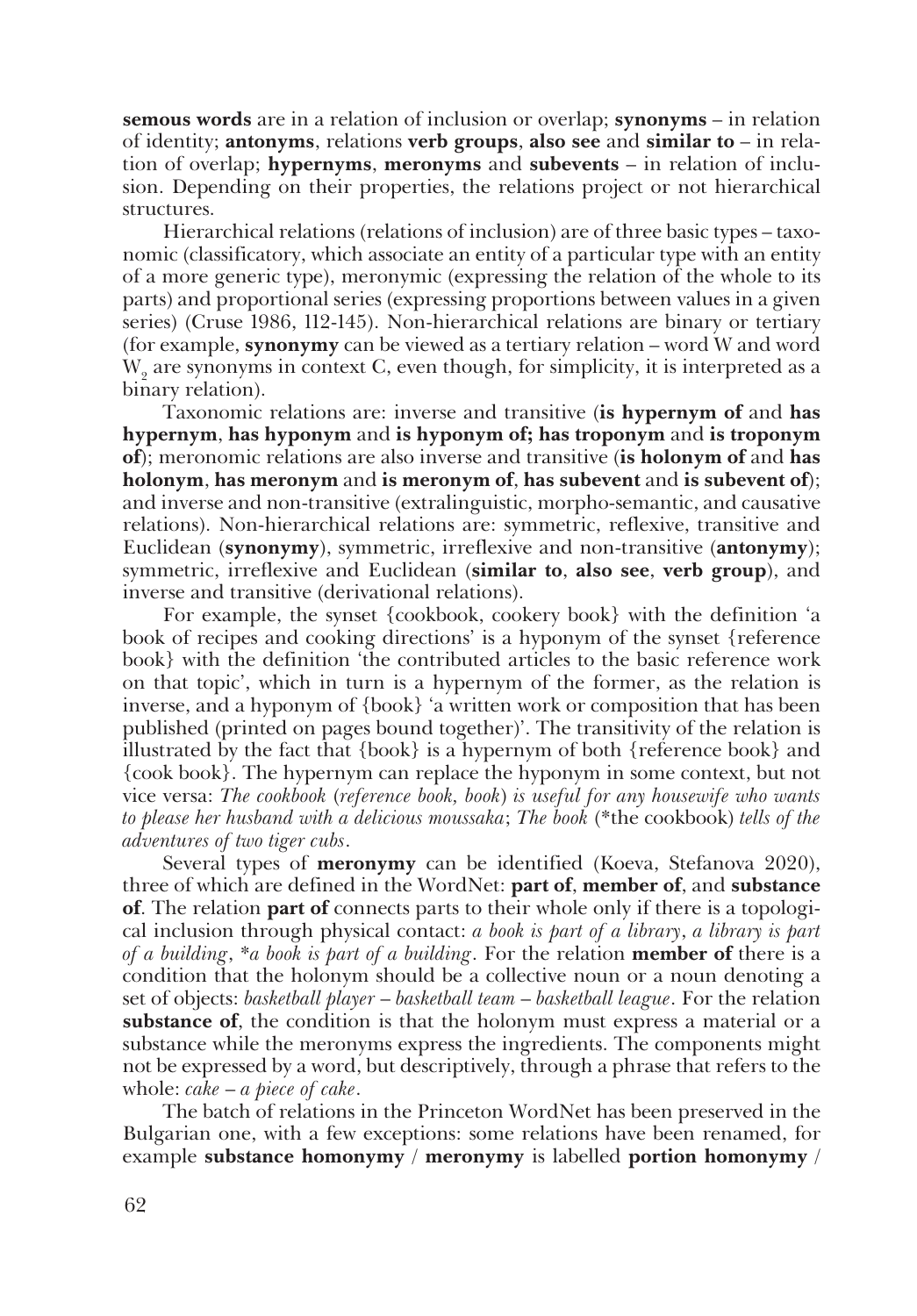**meronymy**, **troponymy** in verbs is labelled **hyponymy**, while **entailment** (proper inclusion) is defined as **subevent** and **entailment** (backward presupposition) has not been transferred (Piasecki, Koeva 2017); **antonymy** and derivational relations in English are included in the Bulgarian WordNet at the level of the synsets and **antonymy** can be characterized as **near antonymy**. Derivational relations transferred from the Princeton WordNet are encoded as symmetric relations since the direction of the derivation is not indicated. The addition of new types of relations is restricted at present to the addition of derivational and morpho-semantic (syntagmatic) relations. The relations in the Bulgarian WordNet in March 2021 are 254,821, among which 246,517 relations between synsets and 8,304 relations between literals (not taking into account the **synonymy** relation). The lexical, conceptual and extralinguistic relations in the Bulgarian WordNet are presented in Table 2.

| Relation                                                 | Meaning                                                                                                                                                                                                                                           | Examples                                                                                                                                                                                                                                                                                                                         |  |  |  |
|----------------------------------------------------------|---------------------------------------------------------------------------------------------------------------------------------------------------------------------------------------------------------------------------------------------------|----------------------------------------------------------------------------------------------------------------------------------------------------------------------------------------------------------------------------------------------------------------------------------------------------------------------------------|--|--|--|
| Lexical relations                                        |                                                                                                                                                                                                                                                   |                                                                                                                                                                                                                                                                                                                                  |  |  |  |
| Semantic relations                                       |                                                                                                                                                                                                                                                   |                                                                                                                                                                                                                                                                                                                                  |  |  |  |
| Synonymy<br>(is synonym of)                              | Expresses equivalence of meaning<br>between pairs of nouns, of verbs,<br>of adjectives or of adverbs. In the<br>Bulgarian WordNet synonymous<br>sets of pronouns, prepositions,<br>conjunctions, particles and inter-<br>jections are introduced. | $newspaper - paper;$<br>$learn - study;$<br>$nice - beautiful;$<br>$quickly-rapidly;$<br>някакъв (nyakakav)<br>'any'- някой (nyakoy)<br>'any';<br>$\ell$ ърху (varhu) 'on' –<br>$na$ (na) 'on';<br>$u$ (i) 'and' – $ma$ (ta)<br>'and';<br><i>Au</i> (li) 'whether' $-gauu$<br>(dali) 'whether';<br>$o$ (o) 'ah' – $ox$ (oh) 'ah' |  |  |  |
| Antonymy<br>(is antonym of)                              | Expresses oppositeness of mean-<br>ing between pairs of nouns, of<br>verbs, of adjectives or of adverbs.                                                                                                                                          | $day - night; buy - sell;$<br>$handsome -ugly;$<br>$quickly - slowly$                                                                                                                                                                                                                                                            |  |  |  |
| Derivational relations                                   |                                                                                                                                                                                                                                                   |                                                                                                                                                                                                                                                                                                                                  |  |  |  |
| Participle<br>(has participle $-$ is par-<br>ticiple of) | Expresses the derivation of parti-<br>ciples (functioning as adjectives)<br>from verbs.                                                                                                                                                           | saponify - saponified;<br>$thorated - thoriate$                                                                                                                                                                                                                                                                                  |  |  |  |

**Table 2.** Description of the relations in the Bulgarian WordNet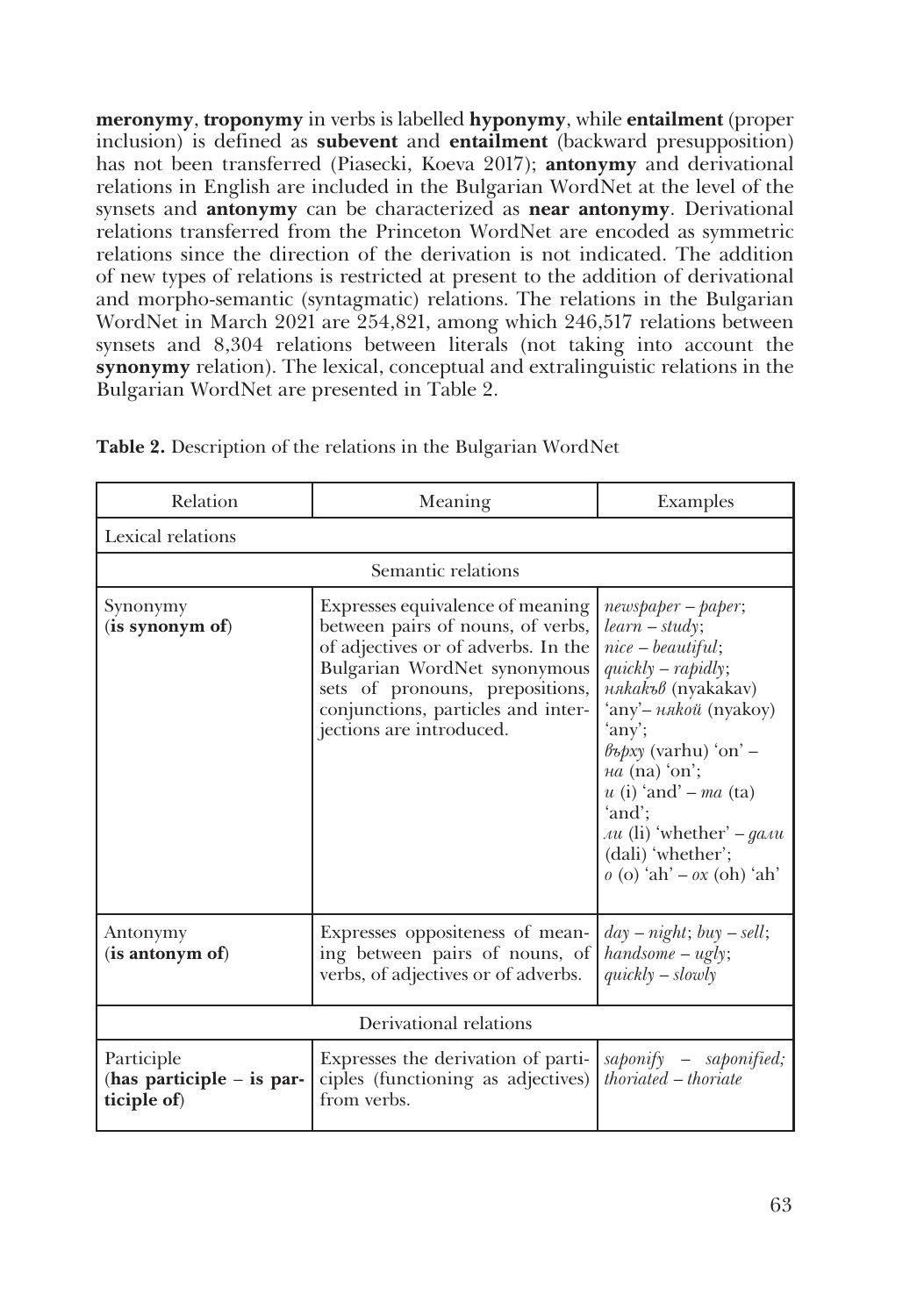**Table 2** (continued)

| Relation                                                                                                                                        | Meaning                                                                                                                                                                                                                                        | Examples                                                                                                                                                     |
|-------------------------------------------------------------------------------------------------------------------------------------------------|------------------------------------------------------------------------------------------------------------------------------------------------------------------------------------------------------------------------------------------------|--------------------------------------------------------------------------------------------------------------------------------------------------------------|
| Derivative<br>(has derivative $-$<br>is derivative of)                                                                                          | Expresses the derivation of nouns<br>from verbs.                                                                                                                                                                                               | $wait - water$                                                                                                                                               |
| Pertainym<br>has pertainym -<br>is pertainym of)                                                                                                | Expresses the derivation of adjec-<br>tives from nouns.                                                                                                                                                                                        | $atom - atomic;$<br>$academic -academia$                                                                                                                     |
| Conceptual relations                                                                                                                            |                                                                                                                                                                                                                                                |                                                                                                                                                              |
|                                                                                                                                                 | Semantic relations                                                                                                                                                                                                                             |                                                                                                                                                              |
| Hypernymy<br>(is hypernym of - has<br>hypernym)<br>Hyponymy<br>(is hyponym of - has hy-<br>ponym)                                               | Expresses the inclusion of classes<br>(genus-kind relations) for nouns.                                                                                                                                                                        | $animal - elephant;$<br>school bell - bell                                                                                                                   |
| Hypernymy<br>(is hypernym of - has<br>hypernym)<br>Troponymy<br>(is troponym of - has<br>troponym)                                              | Expresses the relation between a<br>more general and a more specific<br>manner of doing something for<br>verbs. In the Bulgarian WordNet<br>the term Hyponymy is used for<br>Troponymy.                                                        | $love - adore;$<br>$\lim p - walk$                                                                                                                           |
| Instant hypernymy<br>(is instant hypernym of -<br>has instant hypernym)<br>Instant hyponymy<br>(is instant hyponym of -<br>has instant hyponym) | Expresses the relation between<br>a noun describing the type of<br>a proper noun and the proper<br>noun.                                                                                                                                       | a Balkan country - Bul-<br>garia;<br>$\overline{Shakespeare-dramatist}$                                                                                      |
| Holonymy<br>(is holonym of - has ho-<br>lonym)<br>(Meronymy)<br>(has meronym $-$ is mer-<br>onym of)                                            | Expresses a relation between a<br>whole and its parts (encoded by<br>nouns). There are part, member<br>and substance holonymy and<br>Bulgarian<br>meronymy.<br>In<br>the<br>WordNet the term portion is used<br>to replace the term substance. | building – room;<br>$e$ yelid – $e$ yelash;<br>football team - football<br>league;<br>army corps - division;<br>$\mathit{pastro}$ - flour;<br>$flow - bread$ |
| Subevent<br>(has subevent - is subev-<br>ent of)                                                                                                | Expresses temporal inclusion in<br>verbs.                                                                                                                                                                                                      | $buy - pay;$<br>$mature-senesce$                                                                                                                             |
| Cause<br>$(causes - is caused by)$                                                                                                              | Expresses a cause-effect relation<br>in verbs.                                                                                                                                                                                                 | blow $up-explode;$<br>break 'go to pieces' -<br>break 'ruin completely'                                                                                      |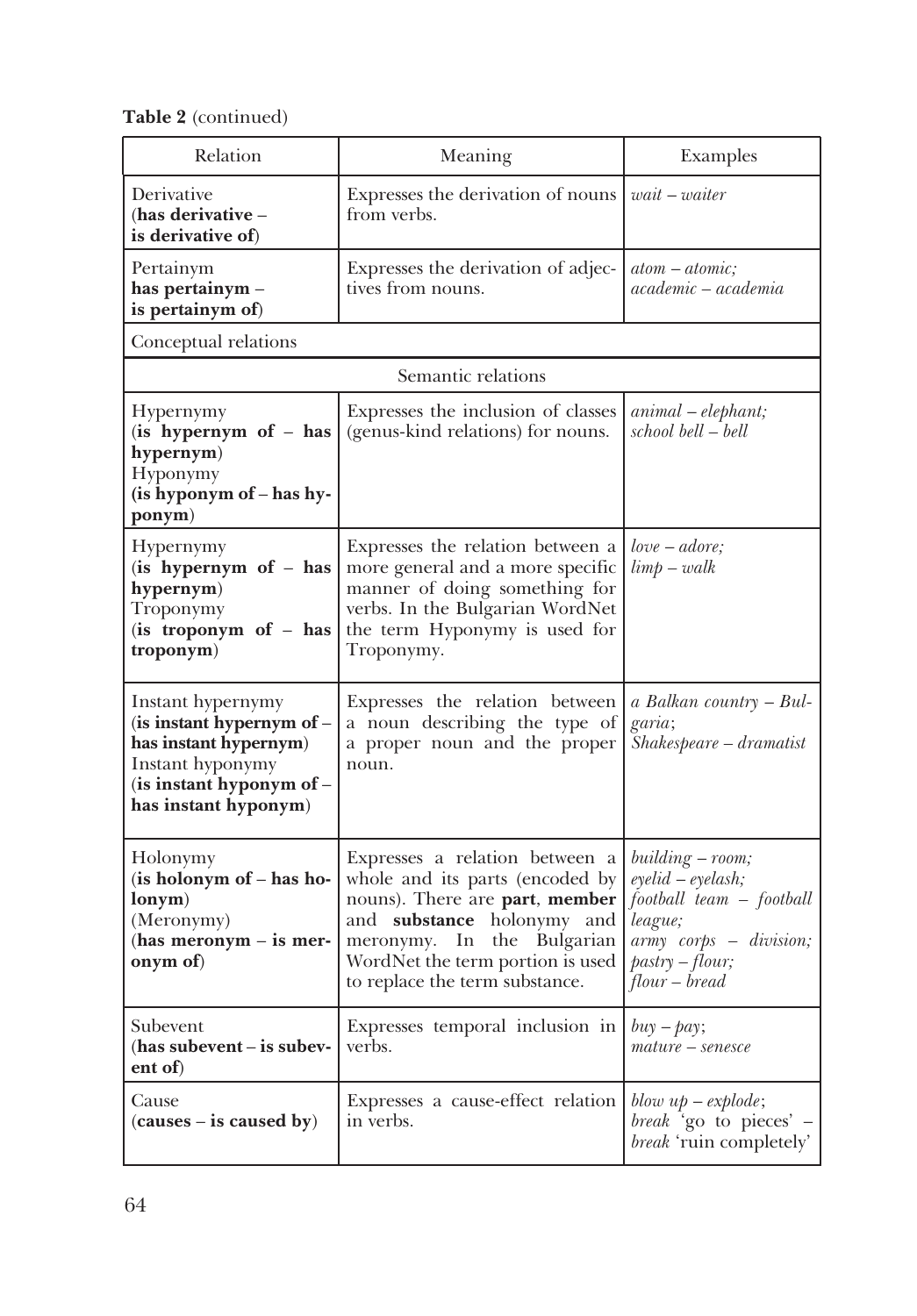**Table 2** (continued)

| Relation                                                                     | Meaning                                                                                                                                                                                       | Examples                                                                                                                                                                       |
|------------------------------------------------------------------------------|-----------------------------------------------------------------------------------------------------------------------------------------------------------------------------------------------|--------------------------------------------------------------------------------------------------------------------------------------------------------------------------------|
| Attribute<br>(has attribute $-$ is value of)                                 | Expresses values of<br>a<br>noun<br>through adjectives.                                                                                                                                       | $weight$ - $light$ , heavy;<br>$high, low-height$                                                                                                                              |
| Similar to<br>(is similar to)                                                | Expresses similarity in the mean-<br>ings of a "central" adjectival syn-<br>set and a satellite adjectival synset.                                                                            | $\mathit{save} - \mathit{wild}$                                                                                                                                                |
| Verb group<br>(is in a verb group with)                                      | Expresses a relationship of simi-<br>larity between verb synsets.                                                                                                                             | $act - behave$                                                                                                                                                                 |
| Also see<br>(is also see of)                                                 | Expresses the association of mean-<br>ings between adjectival synsets.                                                                                                                        | $urgent - imperative$                                                                                                                                                          |
|                                                                              | Extralinguistic relations                                                                                                                                                                     |                                                                                                                                                                                |
| Domain category<br>(is a domain category<br>of - has a domain cat-<br>egory) | Expresses the relation between a<br>synset (noun) denoting a specialized<br>thematic area and a synset (noun,<br>verb, adjective or adverb) which is<br>used in the respective thematic area. | law – diplomatic immu-<br>nity; biology – inhibit;<br>$\textit{medium} - \textit{epidemic}; \textit{bi} -$<br>$ology-symbiotically$                                            |
| Domain region<br>(is a domain region of -<br>has a domain region)            | Expresses the belonging of the<br>synset (noun) to a particular geo-<br>graphic or cultural-geographic<br>region (noun).                                                                      | France – French Revolu-<br>$tion; steppe-Russia$                                                                                                                               |
| Domain usage<br>(is a domain usage of $-$<br>has a domain usage)             | Expresses the relation between<br>a synset (noun) for a specialized<br>sphere of use and a synset (noun,<br>verb, adjective and adverb) with<br>a specific use in the respective<br>sphere.   | slang – hood 'a neigh-<br>borhood'; $slang-chuck$<br>'throw away'; slang –<br>grotty 'very unpleasant<br>or offensive'; slang -<br>clean 'completely; used<br>as intensifiers' |

The derivational relations that have been transferred from the Princeton WordNet are at the level of the synset and the most frequent general relation (named **derivationally related form**) is labelled as **derivative in English**. Part of the derivational relations have been checked and if the relation has proven valid for Bulgarian, the relation **derivative in Bulgarian** has been introduced. For example, between the noun {тостер} (toster) 'toaster' with the meaning 'a kitchen appliance (usually electric) for toasting bread' and the literals from the synset {препичам; препека} (prepicham; prepeka) 'toast' with the meaning 'for bread – make brown and crisp by heating' there is no derivational relation, unlike in English, but between the noun {препичане} (prepichane) 'toasting' and the literal *препичам* (prepicham) 'toast' form the synset {препичам; препека} (prepicham; prepeka) 'toast' in Bulgarian, there is a derivational relation.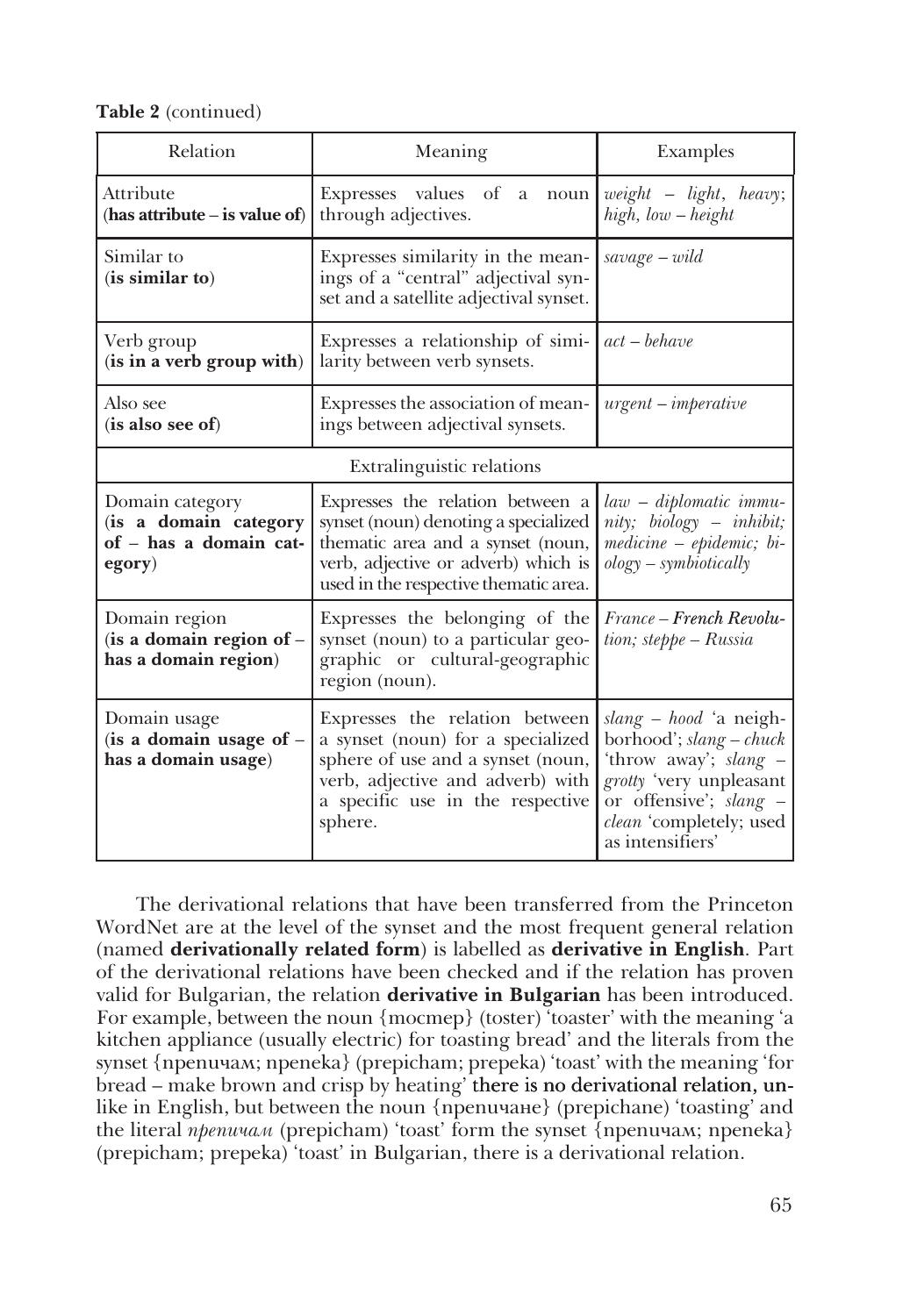Since derivational relations are important for determining morphosemantic relations, selected derivational relations were introduced at the level of literals in the Bulgarian WordNet. These derivational relations do not show the semantics of the derivation, rather they reflect the word-formation mechanism: suffixation: *плувам* (pluvam) 'swim' – *плуване* (pluvame) 'swimming'; conversion: *вечерям* (vecheryam) 'dine' – *вечеря* (vecherya) 'dinner'; prefixation: *винт* (vint) 'screw, bolt' – *завинтя* (zavintya) 'screw in'; substitution (symmetrical): (verb suffix – nominal suffix): *акомпанирам* (akompaniram) 'accompany' – *акомпанимент* (akompaniment) 'accompaniment'; derivation: (a non-specified derivational relation, which is not immediately obvious from a contemporary point of view or is not part of the Bulgarian system of word formation): *помогна* (pomogna) 'help – a verb' – *помощ* (pomosht) 'help'; *мириша* (mirisha) 'smell – a verb' – *миризма* (mirizma) 'smell'. On the other hand, the semantics of the derivation is expressed by the derivational means: different suffixes and prefixes, although they are ambiguous. The derivational relations between a verb and a noun have been automatically predicted and manually checked as a result of which there are 6,220 new derivational relations ascribed in the Bulgarian WordNet (Dimitrova, Tarpomanova, Rizov 2014).

If there exists a derivational relation between two synsets connecting some of the literals that make them up, then there exists a semantic relation of a given type between these two synsets (called a morpho-semantic relation), for example: **agent** (*a teacher teaches*; *a decorator decorates*; *a leader leads*), **instrument** (*a protector protects*; *a chisel chisels*), and so on. These relations are grounded in the idea that meanings of word-formation affixes can be exhaustively classified in a small number of semantic categories of the type 'semantic role' (Fellbaum, Osherson, Clark 2009). The morpho-semantic relations between two synsets, unlike derivational relations, apply to all literals constituting the respective synsets (*a protector protects* but also *a fuse protects*). What is more, morpho-semantic relations are language independent, that is if such relations are identified with the help of language-specific derivation, this may be used as the basis for their transfer in other languages, where lexicalizing mechanisms are different.

A morpho-semantic relation can be expressed by different derivation mechanisms. For example, the word *πeβeu* (pevets) 'singer' from the synonymous set {певец, вокалист} (pevets; vokalist) 'singer, vocalist' with the definition 'musician who performs vocal parts in musical works' is formed with the suffix -*ец* (-ets) from the literal {*пея*} (peya) 'sing' with the meaning 'create melodic tones with his voice', while the second literal *вокалист* (vokalist) 'vocalist' is formed with the suffix -*ист* (-ist) from the literal {вокализирам} (vokaliziram) 'vocalize' with the definition 'sing (each note on a scale or in a melody) with the same vowel'. For English, the following semantic relations are defined for derivationally related verbs and nouns ending in -*er* / -*or*: **agent**: *dance* – *dancer*; **instrument**: *aspirate* – *aspirator*; **material**: *soften* – *softener*; **means**: *line* – *liner*; **vehicle**: *cruise* – *cruiser*; **location**: *plant* – *planter*; **undergoer**: *broil* – *broiler*; **body part actor**: *adduct* – *adductor* (for muscle). Semantic relations as a result of other word-formation mechanisms in English are: **event**: *dance* – *dance* (noun); **state**: *silence* – *silence* (noun); **result**: *inconvenience* – *inconvenience* (noun); **property**: *prevail* – *prevalence*; **uses**: *undercoat* – *undercoat* (noun); **means**: *warrant* – *warrantee*.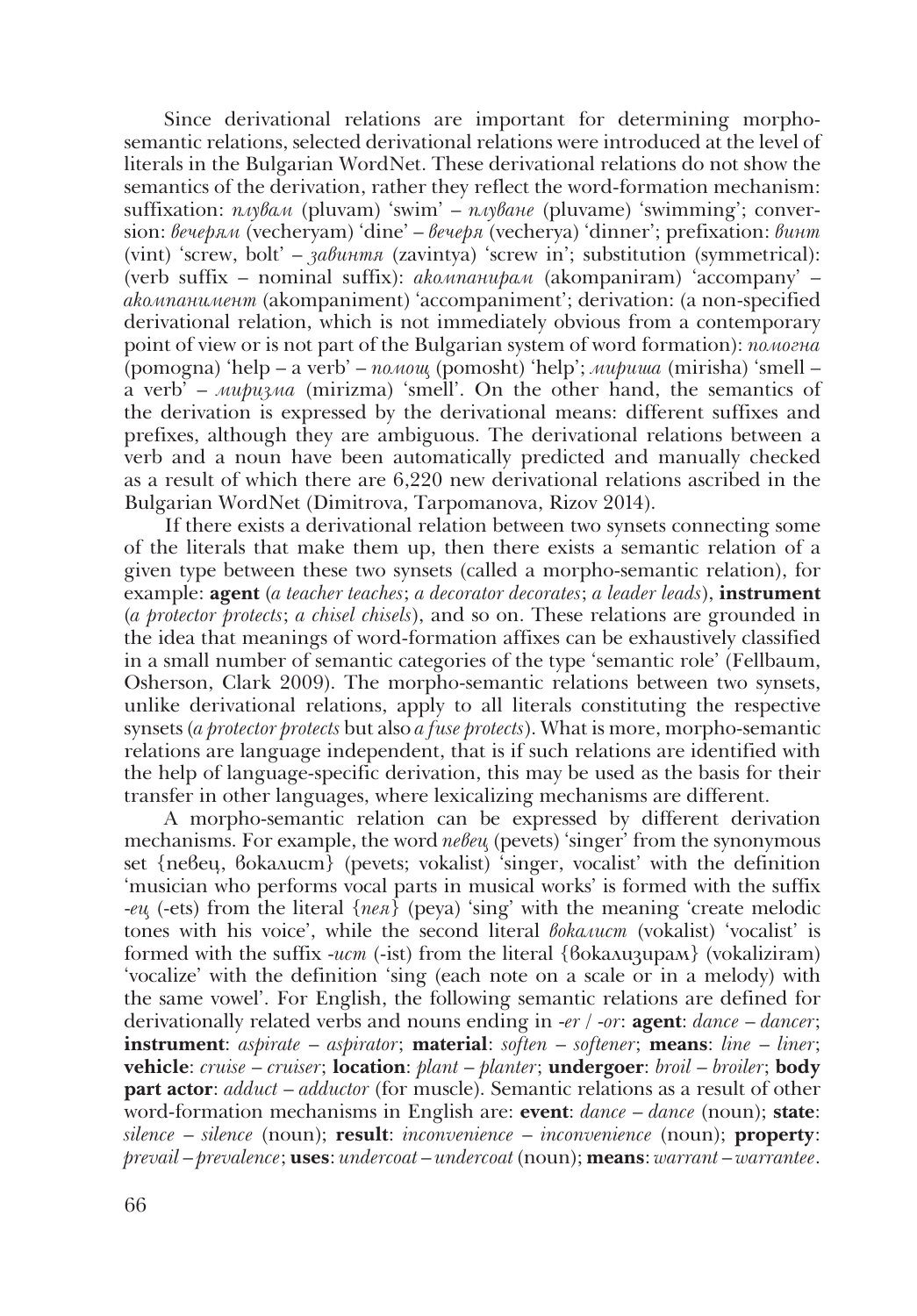The defined morpho-semnatic relations in the Princeton WordNet were transferred to the Bulgarian one. However, a considerable number of derivationally related noun synsets to verb synsets both in the Princeton and the Bulgarian WordNet remained not labelled with a morpho-semantic relation. We developed a method for an automatic detection of derivationally related verb – noun pairs in the Bulgarian WordNet and for an automatic prediction and labelling of morpho-semantic relations between corresponding synsets (Koeva et al. 2016). Manual checking of the derivation relations in the Bulgarian WordNet confirmed the existence of the respective morpho-semantic relations.

#### **6. Conclusion**

The modelling of the information about the relations among concepts, among words, and between words and concepts in the Bulgarian WordNet (as in the other wordnets) has various applications in natural language processing: for the automatic extraction of the relations between different entities and automatic semantic role labelling; for the purposes of information and knowledge search and extraction; for automatic sense disambiguation; for the categorization of texts to different thematic domains; for text summarization; machine translation and various other uses.

The Bulgarian WordNet can be also used as an explanatory dictionary, a dictionary of synonyms or antonyms and as a bilingual or monolingual dictionary8 within various use cases. A quite large part of the vocabulary in the Bulgarian WordNet has not been described so far in lexicographic resources or, if it has been described, the representation is not so complex or lacks a focus on semantic relations. Further, the Bulgarian WordNet has been mapped with the wordnets for 22 languages and became the biggest multilingual dictionary for Bulgarian: Albanian, Basque, Catalan, Croatian, Danish, Dutch, English, Finnish, French, Greek, Hebrew, Icelandic, Italian, Lithuanian, Polish, Portuguese, Romanian, Serbian, Slovak, Slovene, Spanish, Swedish<sup>9</sup> (and for some of these language pairs there are no available bilingual dictionaries to provide the translation units between the languages).

We can conclude that the applications of the WordNet are expanded much further than natural language processing by providing users a diverse lexicographic information in a systematic and easy to assess way. Comparing the Bulgarian WordNet to the Princeton WordNet reveals that the former was extended with the lexical and semantic information for lexical units representing all parts of speech; with labels pointing to the stylistic, lexical and grammatical features of words, with lexicographic definitions and examples, with detailed represen-

<sup>8</sup> https://dcl.bas.bg/bulnet/

<sup>9</sup> Data on the separate languages (to the exception of Bulgarian) are either distributed by the respective creators, holders of licences, which determine the way these can be used, or are used as the result of signed agreements with the copyright holders (for Romanian and Serbian).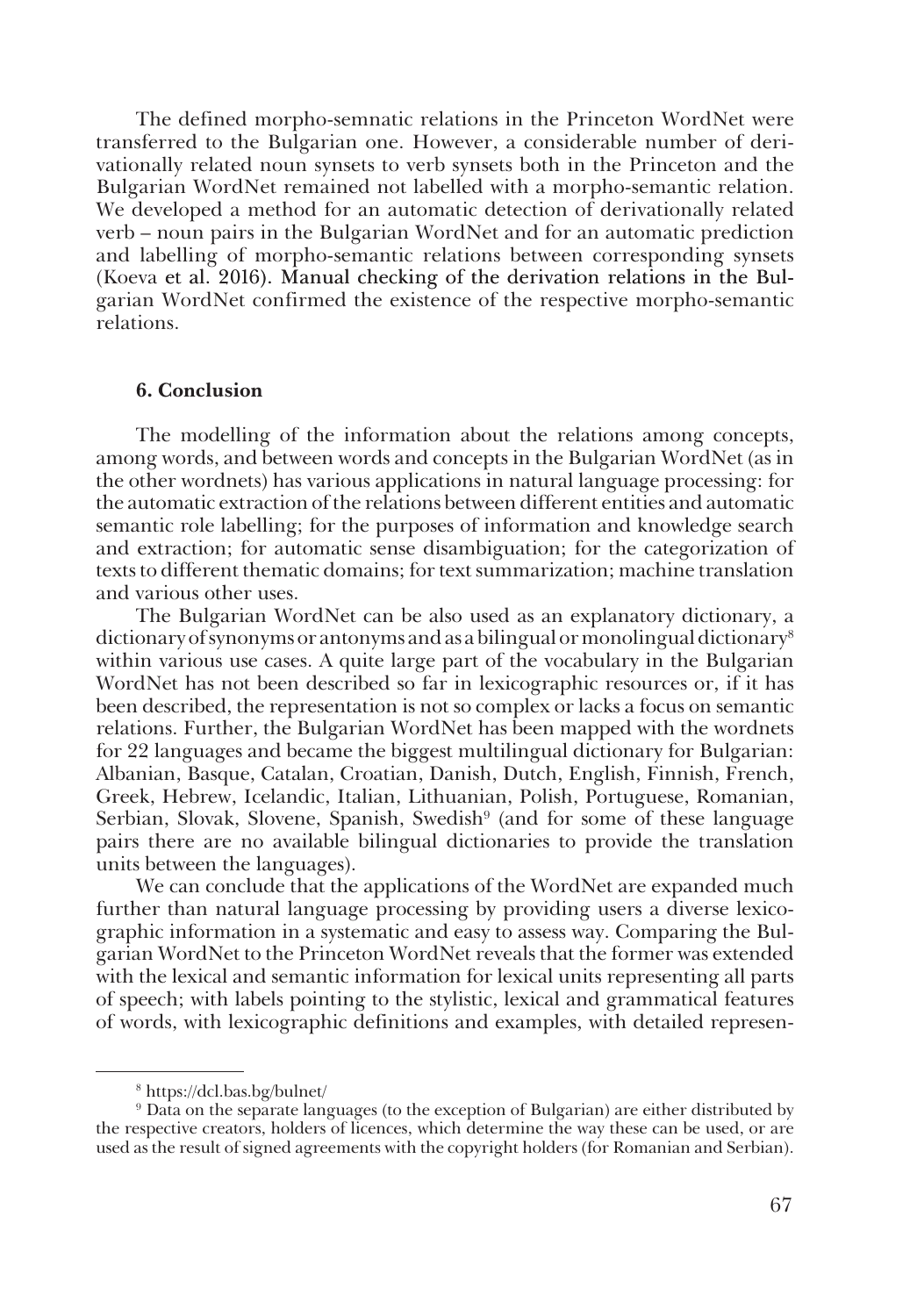tation of semantic classes of nouns, adjectives and adverbs, with the language specific derivational relations which indicate morpho-semantic relations, with points to the syntagmatic relations between sets of semantically and syntactically compatible verbs and nouns.

# **References**

- **Baker, Fellbaum 2009:** C. Baker, C. Fellbaum. WordNet and FrameNet as complementary resources for annotation. – Proceedings of the Third Linguistic Annotation Workshop (ACL-IJCNLP'09), ACL, Stroudsburg, PA, USA, 2009, 125-129.
- **Baldwin, Kim 2010:** T. Baldwin. S. N. Kim. Multiword expressions. In: Handbook of Natural Language Processing. Second Edition. Chapman and Hall/CRC, 2010, 267-292.
- Bond et al. 2016: F. Bond, P. Vossen, J. McCrae, C. Fellbaum. CILI: The collaborative interlingual index. – Proceedings of the 8th Global Wordnet Conference (GWC 2016), 2016, 50-57.
- **Cruse 1986:** D. A. Cruse. Lexical Semantics. Cambridge: Cambridge University Press, 1986.
- **Dimitrova, Stefanova 2018:** T. Dimitrova, V. Stefanova. Semantic classification of adjectives in the Bulgarian Wordnet: Toward a multiclass approach. – Etudes Cognitives, 18, 2018, 1-17.
- Dimitrova, Tarpomanova, Rizov 2014: T. Dimitrova, E. Tarpomanova, B. Rizov. Coping with derivation in the Bulgarian WordNet. – Proceedings of the Seventh Global Wordnet Conference, Tartu, Estonia, January 25-29, 2014, 109-117.
- **Fellbaum 1990/1993:** C. Fellbaum. English verbs as a semantic net. International Journal of Lexicography, 3, Winter 1990, 4, 278-301; reprinted in 1993, 40-51.
- **Fellbaum, Gross, Miller 1990/1993:** C. Fellbaum, D. Gross, K. Miller. Adjectives in WordNet. – International Journal of Lexicography, 3, 1990, 4, 268-277; reprinted in 1993, 26-39.
- **Fellbaum, Osherson, Clark 2009:** C. Fellbaum, A. Osherson, P. E. Clark. Putting semantics into WordNet's "Morphosemantic" Links. – In: Z. Vetulani, H. Uszkoreit (eds.). Human Language Technology. Challenges of the Information Society. LTC 2007. Lecture Notes in Computer Science, 5603. Berlin, Heidelberg: Springer, 2009, 350-358.
- **Hanks 2012:** P. Hanks. How people use words to make meanings: Semantic types meet valencies. – In: J. Thomas, A. Boulton (eds.). Input, Process and Product: Developments in Teaching and Language Corpora. Brno: Masaryk University Press, 2012, 54-70.
- **Hundsnurscher, Splett 1982:** F. Hundsnurscher, J. Splett. Semantik der Adjektive im Deutschen. Analyse der semantischen Relationen. Wiesbaden: Westdeutsches Verlag, 1982.
- **Koeva 2014:** С. Коева. Wordnet и Булнет. В: С. Коева (съст.). Езикови ресурси и технологии за българския език. София: Академично издателство "Проф. Марин Дринов", 2014, 154-173. (S. Koeva. WordNet i BulNet. – V: S. Koeva (sast.). Ezikovi resursi i tehnologii za balgarskiya ezik. Sofia: Akademichno izdatelstvo "Prof. Marin Drinov", 2014, 154-173).
- **Koeva, Stefanova 2020:** С. Коева, В. Стефанова. Меронимията в УърдНет: дефиниране на субрелации. – В: В. Мичева, Д. Благоева, М. Витанова, М. Цибранска, С. Колковска, Т. Александрова (ред.). Доклади от Международната годишна конференция на Института за български език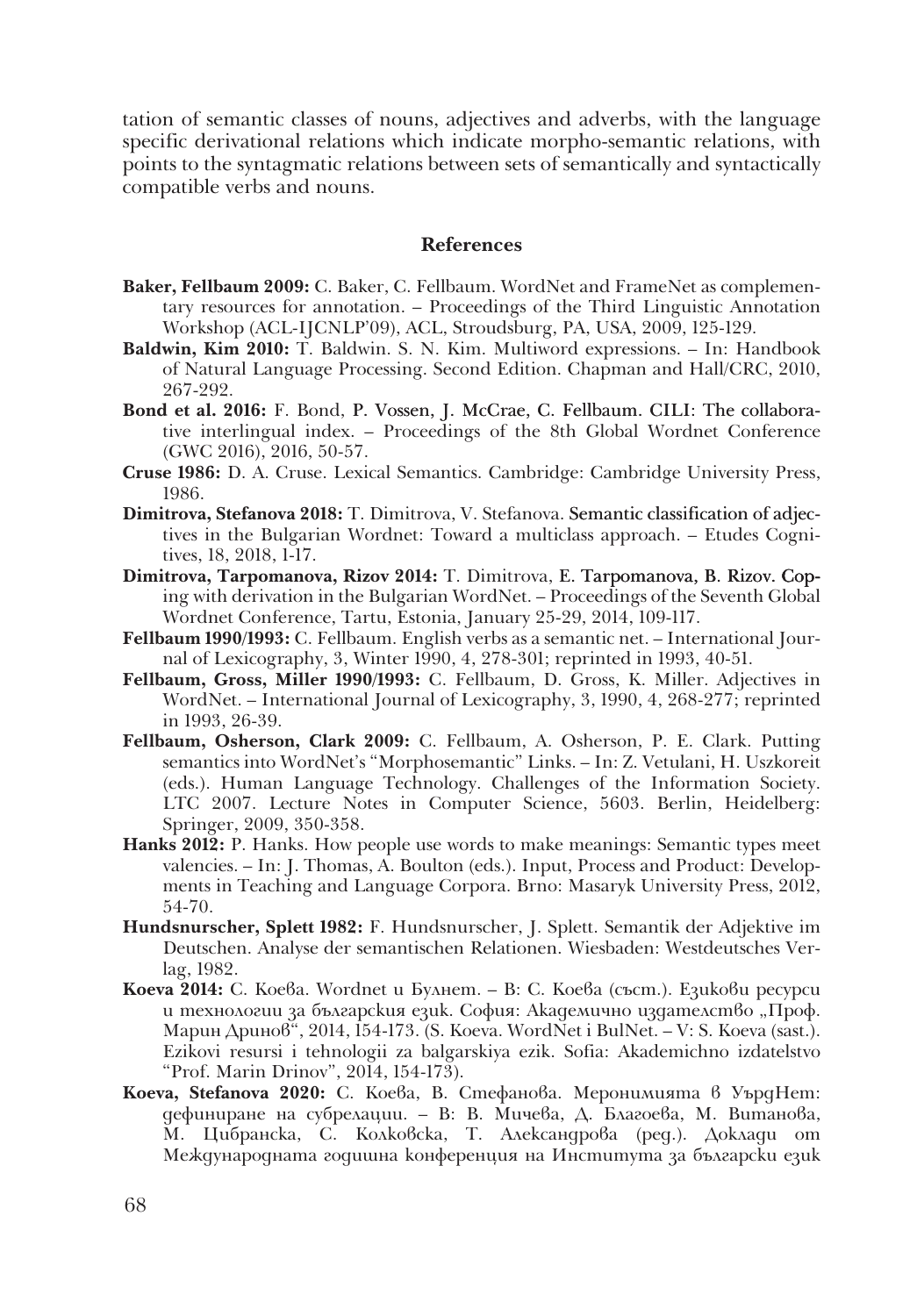"Проф. Любомир Андрейчин" (София, 2020). Част 2. София: Издателство на БАН "Проф. "Марин Дринов", 2020, 212-223. (S. Koeva, V. Stefanova. Meronimiyata v WordNet: definirane na subrelatsii. – V: V. Micheva, D. Blagoeva, M. Vitanova, M. Tsibranska, S. Kolkovska, T. Aleksandrova (red.). Dokladi ot Mezhdunarodnata godishna konferentsiya na Instituta za balgarski ezik "Prof. Lyubomir Andreychin" (Sofia, 2020). Chast 2. Sofia: Izdatelstvo na BAN "Prof. Marin Drinov", 2020, 212-223.)

- **Koeva, Totkov, Genov 2004:** S. Koeva, G. Totkov, A. Genov. Towards Bulgarian WordNet. – Romanian Journal of Information Science and Technology, D. Tufiş (ed.). Special Issue on BalkaNet, Romanian Academy, 7, 2004, 1-2, 45-61.
- **Koeva et al. 2016:** S. Koeva, S. Leseva, I. Stoyanova, T. Dimitrova, M. Todorova. Automatic prediction of morphosemantic relations. – Proceedings of the Eighth Global WordNet Conference, Bucharest: RACAI, Global WordNet Association, 2016, 168- 176.
- **Koeva et al. 2018:** S. Koeva, T. Dimitrova, V. Stefanova, D. Hristov. Mapping WordNet concepts with CPA ontology. – Proceedings of the 9th Global WordNet Conference (GWC'2018). Global WordNet Association, Singapore, 2018, 70-77.
- **Laparra, Rigau 2010:** E. Laparra, G. Rigau. eXtended WordFrameNet. Proceedings of the Seventh International Conference on Language Resources and Evaluation, 17-3 May 2010, Valletta, Malta, 2010, 1214-1219.
- **Leseva, Stoyanova 2020:** S. Leseva, I. Stoyanova. Beyond lexical and semantic resources: Linking WordNet with FrameNet and enhancing synsets with conceptual frames. – In: S. Koeva (ed.). Towards a Semantic Network Enriched with a Variety of Semantic Relations. Sofia: Professor Marin Drinov Publishing House of BAS, 2020, 21-48.
- **Lyons 1981:** J. Lyons. Language and Linguistics. Cambridge: Cambridge University Press, 1981.
- **Miller 1986:** G. Miller. Dictionaries in the mind. Language and Cognitive Processes, 1986, 1, 171-185.
- **Miller 1990/1993:** G. Miller. Nouns in WordNet: A lexical inheritance system. International Journal of Lexicography, 3, 1990, 4, 245-264; reprinted in 1993, 10-25.
- **Miller et al. 1900/1993:** G. Miller, R. Beckwith, C. Fellbaum, D. Gross, K. J. Miller. Introduction to WordNet: An on-line lexical database. – International Journal of Lexicography, 3, 1990, 4, 235-244; reprinted in 1993, 1-9.
- **Piasecki, Koeva 2017:** M. Piasecki, S. Koeva. WordNet Relations in the Bulgarian-Polish Bilingual Perspective. - В: Д. Благоева, Т. Александрова (ред.). Доклади от Международната юбилейна конференция на Института за български език "Проф. Любомир Андрейчин" (София, 2017). Част 1. София: Издателство на БАН "Проф. "Марин Дринов", 2017, 285-297. (M. Piasecki, S. Koeva. WordNet Relations in the Bulgarian-Polish Bilingual Perspective. – In: D. Blagoeva, T. Aleksandrova (red.). Dokladi ot Mezhdunarodnata yubileyna konferentsiya na Instituta za balgarski eizk "Prof. Lyubomir Andreychin" (Sofia, 2017). Chast 1. Sofia: Izdatelstvo na BAN "Prof. Marin Drinov", 2017, 285-297.)
- Rudnicka et al. 2012: E. Rudnicka, M. Maziarz, M. Piasecki, S. Szpakowicz. A Strategy of mapping plWordNet onto Princeton WordNet. – In: M. Kay, Ch. Boitet (eds). 24th International Conference on Computational Linguistics. Proceedings of COLING 2012: Posters, Mumbai, India, 8-15 December 2012. Mumbai: Indian Institute of Technology, 2012, 1039-1048.
- **Ruppenhofer et al. 2016:** J. Ruppenhofer, M. Ellsworth, M. R. L. Petruck, C. R. Johnson, C. F. Baker, J. Scheffczyk. FrameNet II: Extended Theory and Practice, 2016. Available from: https://framenet2.icsi.berkeley.edu/docs/r1.7/book.pdf [Accessed: 30 March 2021].